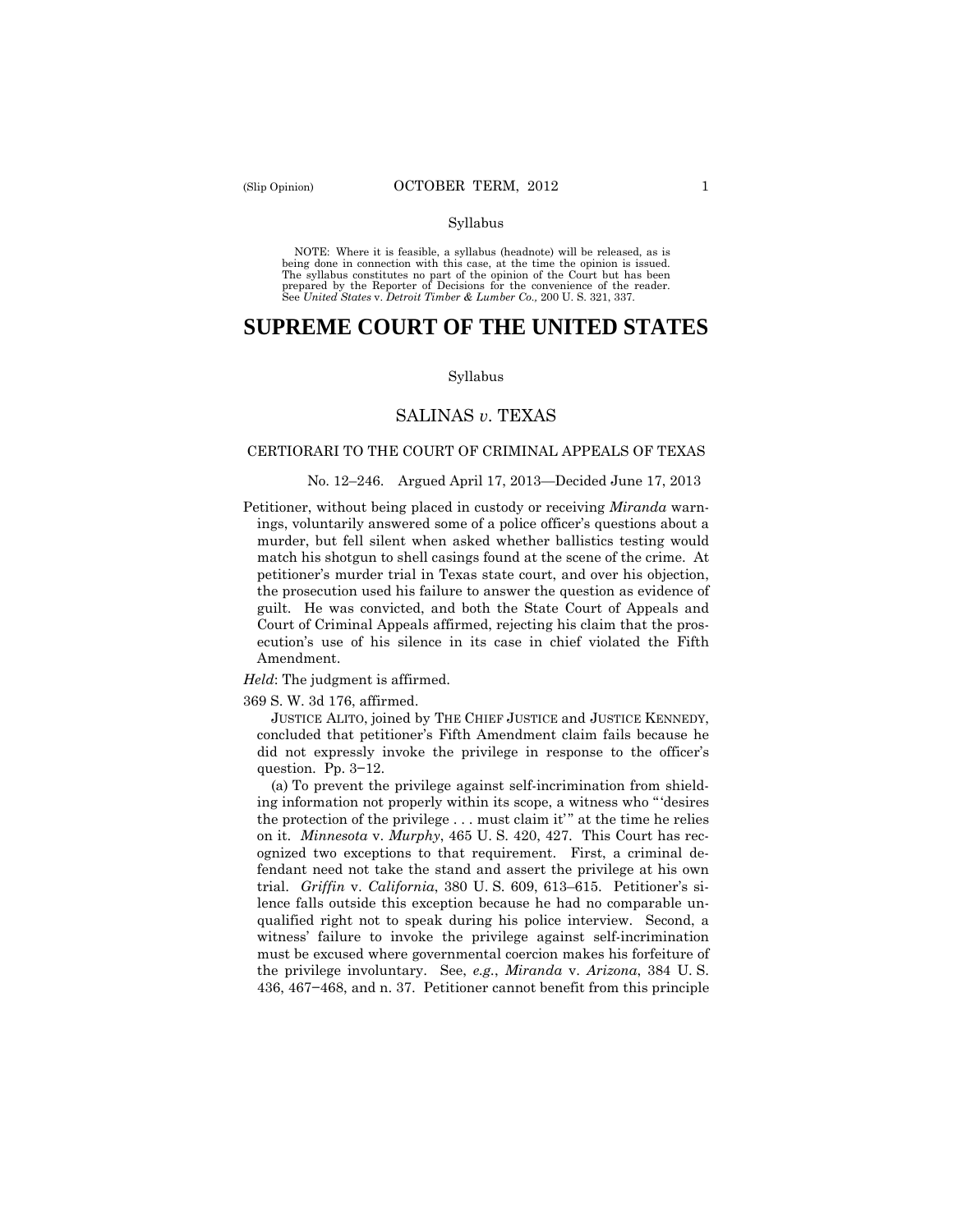#### Syllabus

because it is undisputed that he agreed to accompany the officers to the station and was free to leave at any time. Pp. 3−6.

(b) Petitioner seeks a third exception to the express invocation requirement for cases where the witness chooses to stand mute rather than give an answer that officials suspect would be incriminating, but this Court's cases all but foreclose that argument. A defendant normally does not invoke the privilege by remaining silent. See *Roberts* v. *United States*, 445 U. S. 552, 560. And the express invocation requirement applies even when an official has reason to suspect that the answer to his question would incriminate the witness. See *Murphy*, *supra*, at 427−428. For the same reasons that neither a witness' silence nor official suspicion is sufficient by itself to relieve a witness of the obligation to expressly invoke the privilege, they do not do so together. The proposed exception also would be difficult to reconcile with *Berghuis* v. *Thompkins*, 560 U. S. 370, where this Court held in the closely related context of post-*Miranda* silence that a defendant failed to invoke his right to cut off police questioning when he remained silent for 2 hours and 45 minutes. *Id.,* at \_\_\_.

lence is "insolubly ambiguous." See Doyle v. Ohio, 426 U.S. 610, 617. Petitioner claims that reliance on the Fifth Amendment privilege is the most likely explanation for silence in a case like his, but such si-To be sure, petitioner might have declined to answer the officer's question in reliance on his constitutional privilege. But he also might have done so because he was trying to think of a good lie, because he was embarrassed, or because he was protecting someone else. Not every such possible explanation for silence is probative of guilt, but neither is every possible explanation protected by the Fifth Amendment. Petitioner also suggests that it would be unfair to require a suspect unschooled in the particulars of legal doctrine to do anything more than remain silent in order to invoke his "right to remain silent." But the Fifth Amendment guarantees that no one may be "compelled in any criminal case to be a witness against himself," not an unqualified "right to remain silent." In any event, it is settled that forfeiture of the privilege against self-incrimination need not be knowing. *Murphy*, 465 U. S., at 427–428. Pp. 6−10.

(c) Petitioner's argument that applying the express invocation requirement in this context will be unworkable is also unpersuasive. The Court has long required defendants to assert the privilege in order to subsequently benefit from it, and this rule has not proved difficult to apply in practice. Pp. 10−12.

 compel him to give self-incriminating testimony. *Griffin* v. *Califor-*JUSTICE THOMAS, joined by JUSTICE SCALIA, concluded that petitioner's claim would fail even if he invoked the privilege because the prosecutor's comments regarding his precustodial silence did not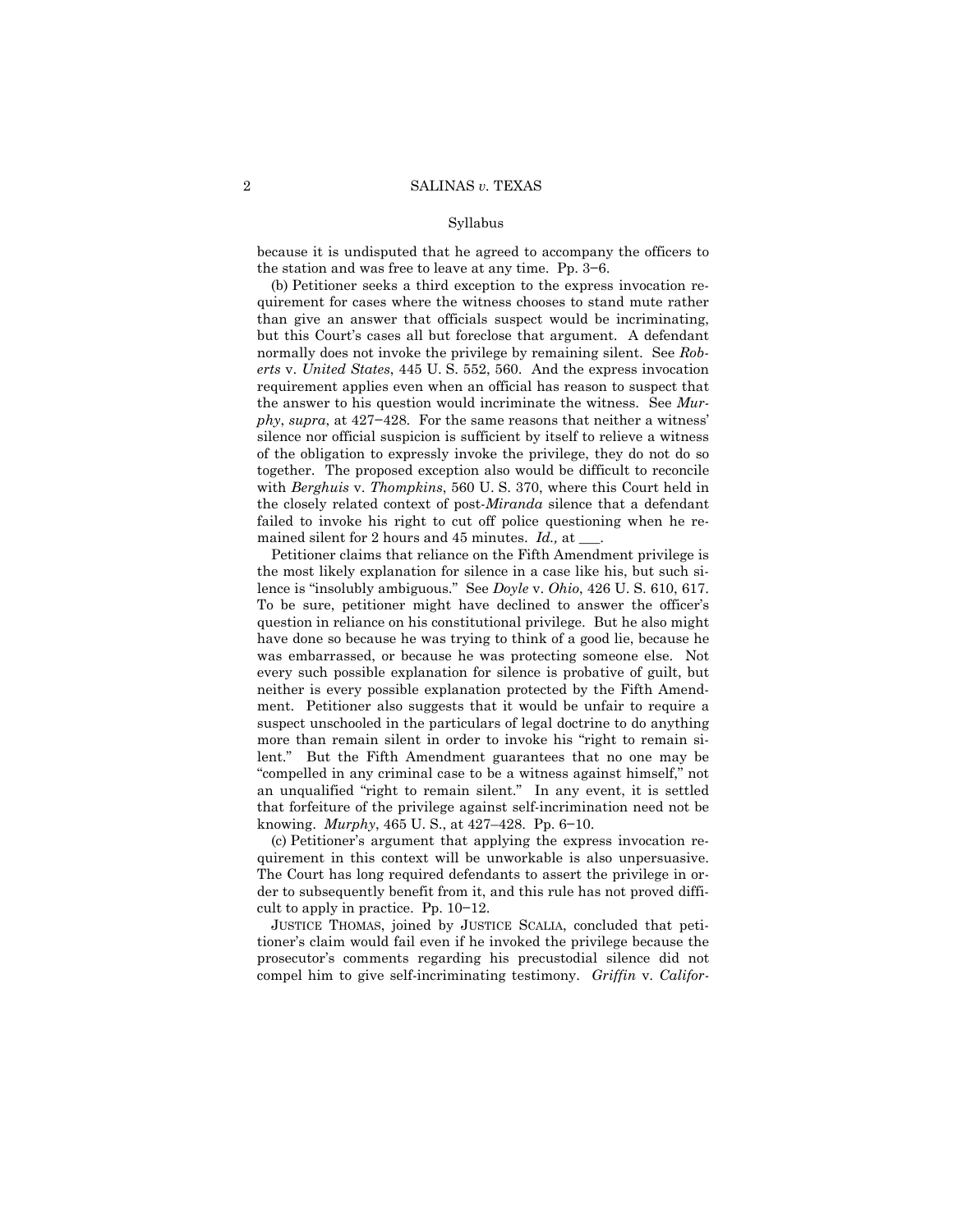### Syllabus

 *States*, 526 U. S. 314, 341 (THOMAS, J., dissenting). Pp. 1−2. *nia*, 380 U. S. 609, in which this Court held that the Fifth Amendment prohibits a prosecutor or judge from commenting on a defendant's failure to testify, should not be extended to a defendant's silence during a precustodial interview because *Griffin* "lacks foundation in the Constitution's text, history, or logic." See *Mitchell* v. *United* 

 ALITO, J., announced the judgment of the Court and delivered an opinion, in which ROBERTS, C. J., and KENNEDY, J., joined. THOMAS, J., filed an opinion concurring in the judgment, in which SCALIA, J., joined. BREYER, J., filed a dissenting opinion, in which GINSBURG, SOTOMAYOR, and KAGAN, JJ., joined.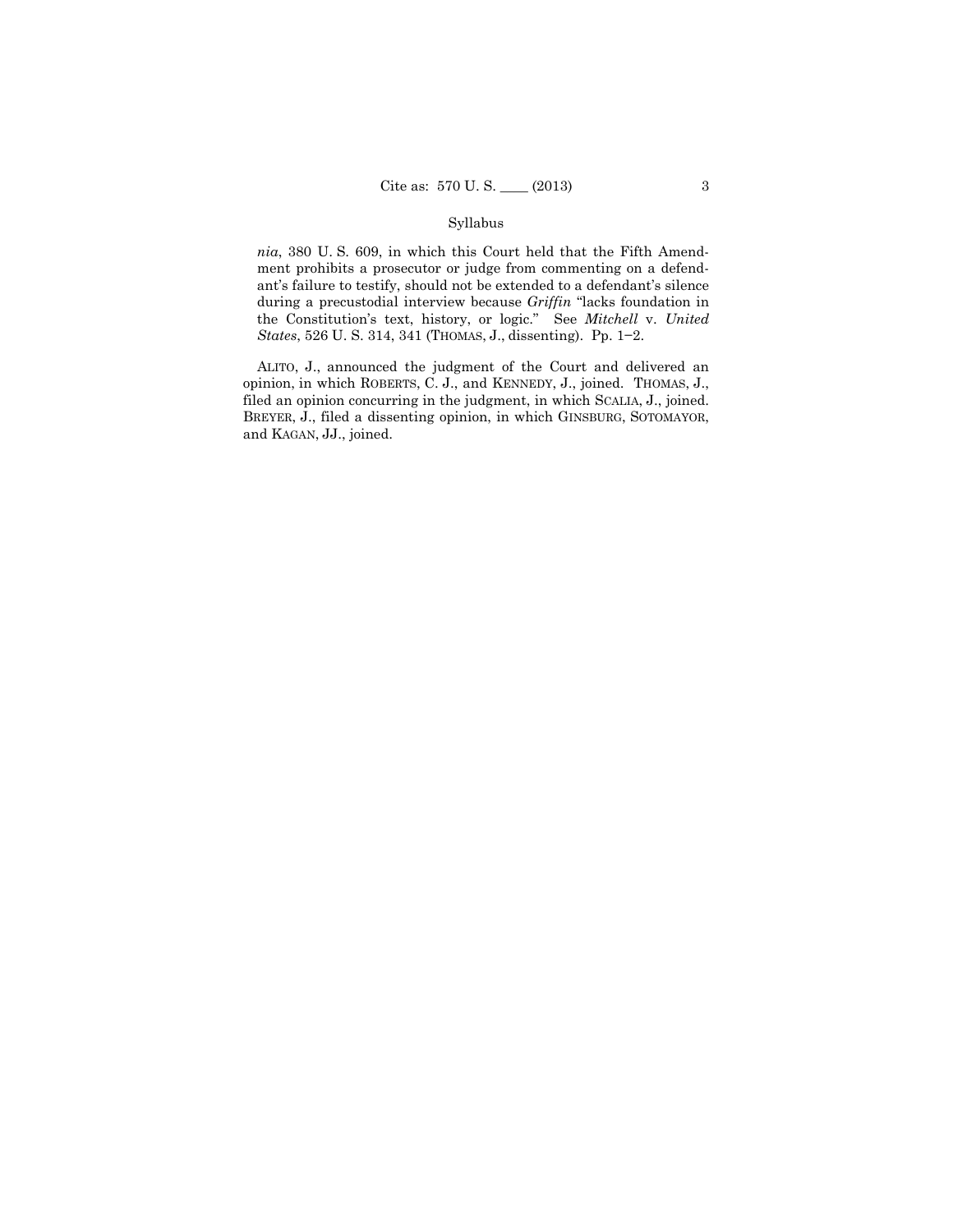preliminary print of the United States Reports. Readers are requested to notify the Reporter of Decisions, Supreme Court of the United States, Wash- ington, D. C. 20543, of any typographical or other formal errors, in order that corrections may be made before the preliminary print goes to press. NOTICE: This opinion is subject to formal revision before publication in the

### $\frac{1}{2}$  , where  $\frac{1}{2}$ **SUPREME COURT OF THE UNITED STATES**

### $\frac{1}{2}$  ,  $\frac{1}{2}$  ,  $\frac{1}{2}$  ,  $\frac{1}{2}$  ,  $\frac{1}{2}$  ,  $\frac{1}{2}$ No. 12–246

### GENOVEVO SALINAS, PETITIONER *v.* TEXAS

# ON WRIT OF CERTIORARI TO THE COURT OF CRIMINAL APPEALS OF TEXAS

### [June 17, 2013]

JUSTICE ALITO announced the judgment of the Court and delivered an opinion in which THE CHIEF JUSTICE and JUSTICE KENNEDY join.

Without being placed in custody or receiving *Miranda*  warnings, petitioner voluntarily answered the questions of a police officer who was investigating a murder. But petitioner balked when the officer asked whether a ballistics test would show that the shell casings found at the crime scene would match petitioner's shotgun. Petitioner was subsequently charged with murder, and at trial prosecutors argued that his reaction to the officer's question suggested that he was guilty. Petitioner claims that this argument violated the Fifth Amendment, which guarantees that "[n]o person . . . shall be compelled in any criminal case to be a witness against himself."

Petitioner's Fifth Amendment claim fails because he did not expressly invoke the privilege against selfincrimination in response to the officer's question. It has long been settled that the privilege "generally is not selfexecuting" and that a witness who desires its protection "'must claim it.'" *Minnesota* v. *Murphy*, 465 U. S. 420, 425, 427 (1984) (quoting *United States* v. *Monia*, 317 U. S.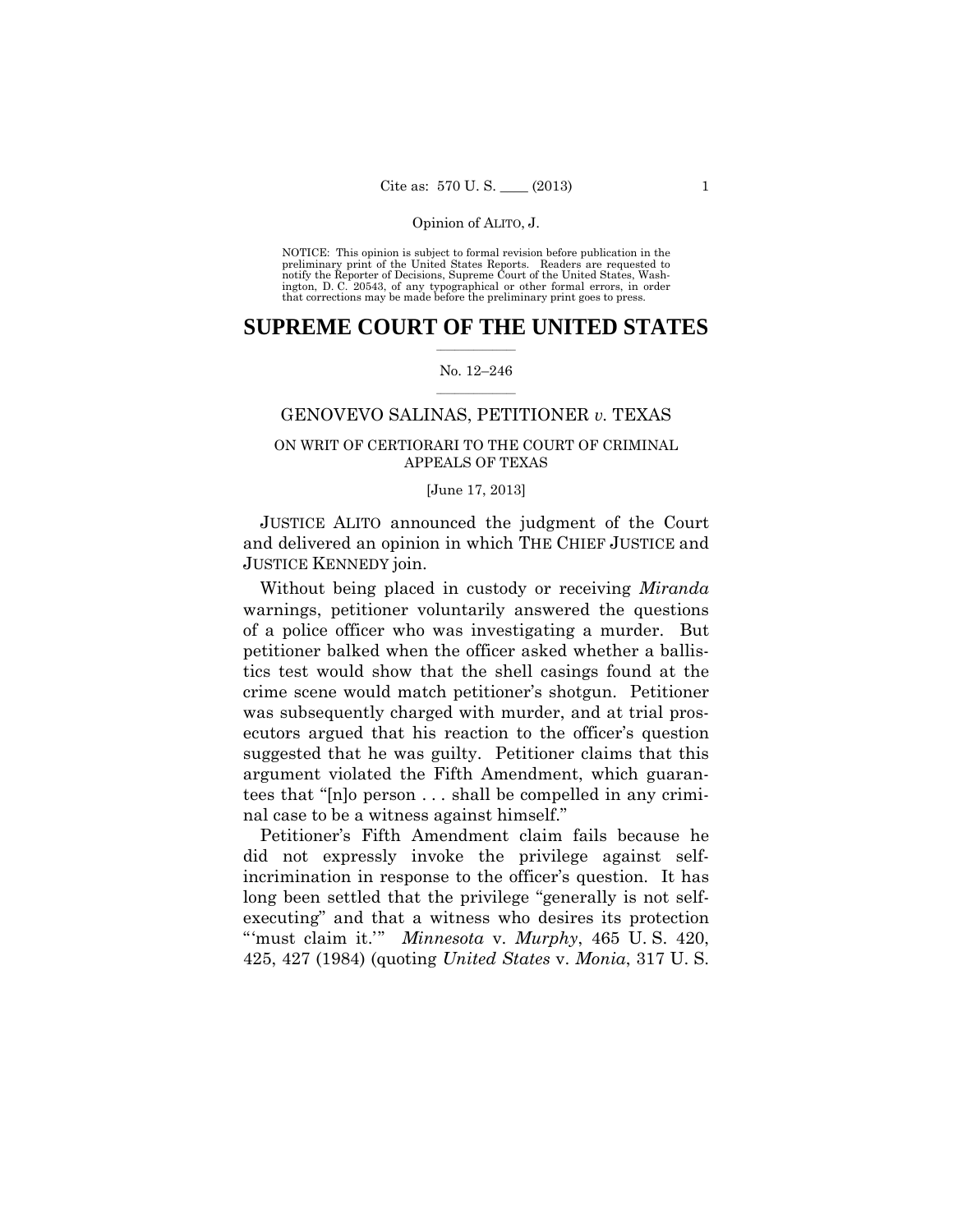### Opinion of ALITO, J.

424, 427 (1943)). Although "no ritualistic formula is necessary in order to invoke the privilege," *Quinn* v. *United States*, 349 U. S. 155, 164 (1955), a witness does not do so by simply standing mute. Because petitioner was required to assert the privilege in order to benefit from it, the judgment of the Texas Court of Criminal Appeals rejecting petitioner's Fifth Amendment claim is affirmed.

I

On the morning of December 18, 1992, two brothers were shot and killed in their Houston home. There were no witnesses to the murders, but a neighbor who heard gunshots saw someone run out of the house and speed away in a dark-colored car. Police recovered six shotgun shell casings at the scene. The investigation led police to petitioner, who had been a guest at a party the victims hosted the night before they were killed. Police visited petitioner at his home, where they saw a dark blue car in the driveway. He agreed to hand over his shotgun for ballistics testing and to accompany police to the station for questioning.

Petitioner's interview with the police lasted approximately one hour. All agree that the interview was noncustodial, and the parties litigated this case on the assumption that he was not read *Miranda* warnings. See *Miranda* v. *Arizona*, 384 U. S. 436 (1966). For most of the interview, petitioner answered the officer's questions. But when asked whether his shotgun "would match the shells recovered at the scene of the murder," App. 17, petitioner declined to answer. Instead, petitioner "[l]ooked down at the floor, shuffled his feet, bit his bottom lip, cl[e]nched his hands in his lap, [and] began to tighten up." *Id.*, at 18. After a few moments of silence, the officer asked additional questions, which petitioner answered. *Ibid.* 

Following the interview, police arrested petitioner on outstanding traffic warrants. Prosecutors soon concluded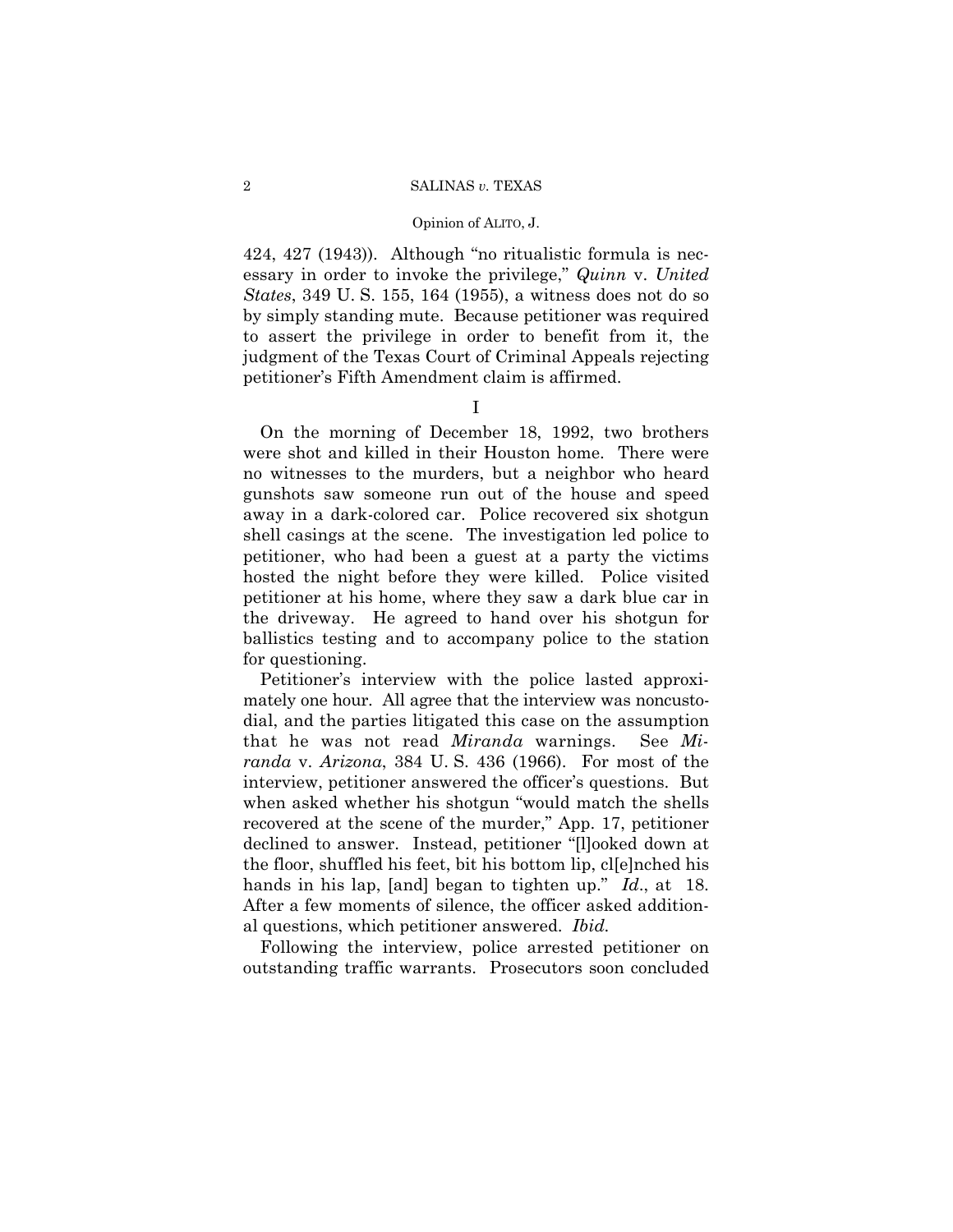that there was insufficient evidence to charge him with the murders, and he was released. A few days later, police obtained a statement from a man who said he had heard petitioner confess to the killings. On the strength of that additional evidence, prosecutors decided to charge petitioner, but by this time he had absconded. In 2007, police discovered petitioner living in the Houston area under an assumed name.

Petitioner did not testify at trial. Over his objection, prosecutors used his reaction to the officer's question during the 1993 interview as evidence of his guilt. The jury found petitioner guilty, and he received a 20-year sentence. On direct appeal to the Court of Appeals of Texas, petitioner argued that prosecutors' use of his silence as part of their case in chief violated the Fifth Amendment. The Court of Appeals rejected that argument, reasoning that petitioner's prearrest, pre-*Miranda*  silence was not "compelled" within the meaning of the Fifth Amendment. 368 S. W. 3d 550, 557–559 (2011). The Texas Court of Criminal Appeals took up this case and affirmed on the same ground. 369 S. W. 3d 176 (2012).

We granted certiorari, 568 U.S.  $\_\_$  (2013), to resolve a division of authority in the lower courts over whether the prosecution may use a defendant's assertion of the privilege against self-incrimination during a noncustodial police interview as part of its case in chief. Compare, *e.g., United States* v. *Rivera*, 944 F. 2d 1563, 1568 (CA11 1991), with *United States* v. *Moore*, 104 F. 3d 377, 386 (CADC 1997). But because petitioner did not invoke the privilege during his interview, we find it unnecessary to reach that question.

II

A

The privilege against self-incrimination "is an exception to the general principle that the Government has the right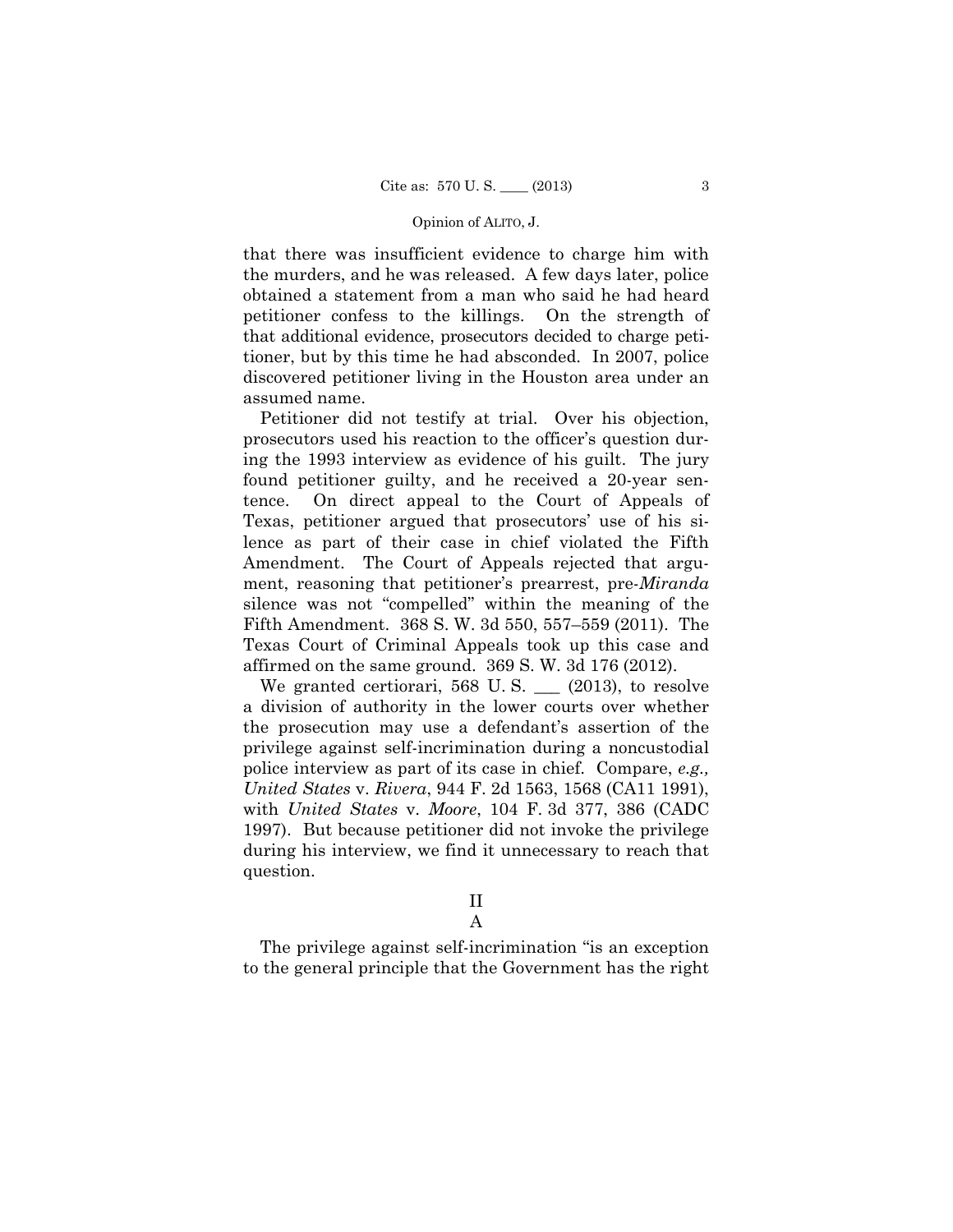to everyone's testimony." *Garner* v. *United States*, 424 U. S. 648, 658, n. 11 (1976). To prevent the privilege from shielding information not properly within its scope, we have long held that a witness who "'desires the protection of the privilege . . . must claim it'" at the time he relies on it. *Murphy*, 465 U. S., at 427 (quoting *Monia*, 317 U. S., at 427). See also *United States ex rel. Vajtauer* v. *Commissioner of Immigration*, 273 U. S. 103, 113 (1927).

That requirement ensures that the Government is put on notice when a witness intends to rely on the privilege so that it may either argue that the testimony sought could not be self-incriminating, see *Hoffman* v. *United States*, 341 U. S. 479, 486 (1951), or cure any potential self-incrimination through a grant of immunity, see *Kastigar* v. *United States*, 406 U. S. 441, 448 (1972). The express invocation requirement also gives courts tasked with evaluating a Fifth Amendment claim a contemporaneous record establishing the witness' reasons for refusing to answer. See *Roberts* v. *United States*, 445 U. S. 552, 560, n. 7 (1980) ("A witness may not employ the privilege to avoid giving testimony that he simply would prefer not to give"); *Hutcheson* v. *United States*, 369 U. S. 599, 610– 611 (1962) (declining to treat invocation of due process as proper assertion of the privilege). In these ways, insisting that witnesses expressly invoke the privilege "assures that the Government obtains all the information to which it is entitled." *Garner*, *supra*, at 658, n. 11.

We have previously recognized two exceptions to the requirement that witnesses invoke the privilege, but neither applies here. First, we held in *Griffin* v. *California*, 380 U. S. 609, 613–615 (1965), that a criminal defendant need not take the stand and assert the privilege at his own trial. That exception reflects the fact that a criminal defendant has an "absolute right not to testify." *Turner* v. *United States*, 396 U. S. 398, 433 (1970) (Black, J., dissenting); see *United States* v. *Patane*, 542 U. S. 630,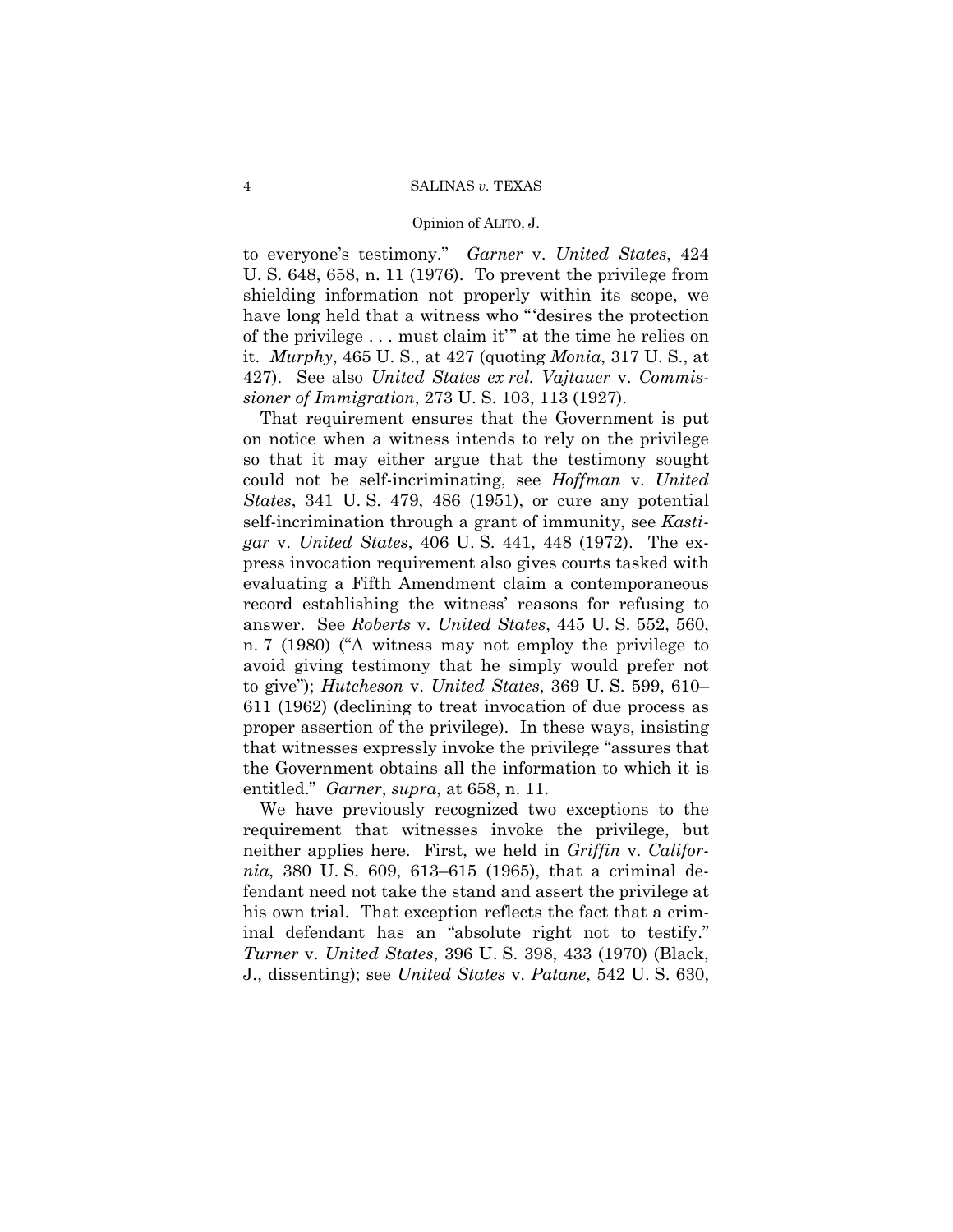637 (2004) (plurality opinion). Since a defendant's reasons for remaining silent at trial are irrelevant to his constitutional right to do so, requiring that he expressly invoke the privilege would serve no purpose; neither a showing that his testimony would not be self-incriminating nor a grant of immunity could force him to speak. Because petitioner had no comparable unqualified right during his interview with police, his silence falls outside the *Griffin*  exception.

Second, we have held that a witness' failure to invoke the privilege must be excused where governmental coercion makes his forfeiture of the privilege involuntary. Thus, in *Miranda*, we said that a suspect who is subjected to the "inherently compelling pressures" of an unwarned custodial interrogation need not invoke the privilege. 384 U. S., at 467–468, and n. 37. Due to the uniquely coercive nature of custodial interrogation, a suspect in custody cannot be said to have voluntarily forgone the privilege "unless [he] fails to claim [it] after being suitably warned." *Murphy*, *supra*, at 429–430.

For similar reasons, we have held that threats to withdraw a governmental benefit such as public employment sometimes make exercise of the privilege so costly that it need not be affirmatively asserted. *Garrity* v. *New Jersey*, 385 U. S. 493, 497 (1967) (public employment). See also *Lefkowitz* v. *Cunningham*, 431 U. S. 801, 802–804 (1977) (public office); *Lefkowitz* v. *Turley*, 414 U. S. 70, 84–85 (1973) (public contracts). And where assertion of the privilege would itself tend to incriminate, we have allowed witnesses to exercise the privilege through silence. See, *e.g., Leary* v. *United States*, 395 U. S. 6, 28–29 (1969) (no requirement that taxpayer complete tax form where doing so would have revealed income from illegal activities); *Albertson* v. *Subversive Activities Control Bd.*, 382 U. S. 70, 77–79 (1965) (members of the Communist Party not required to complete registration form "where response to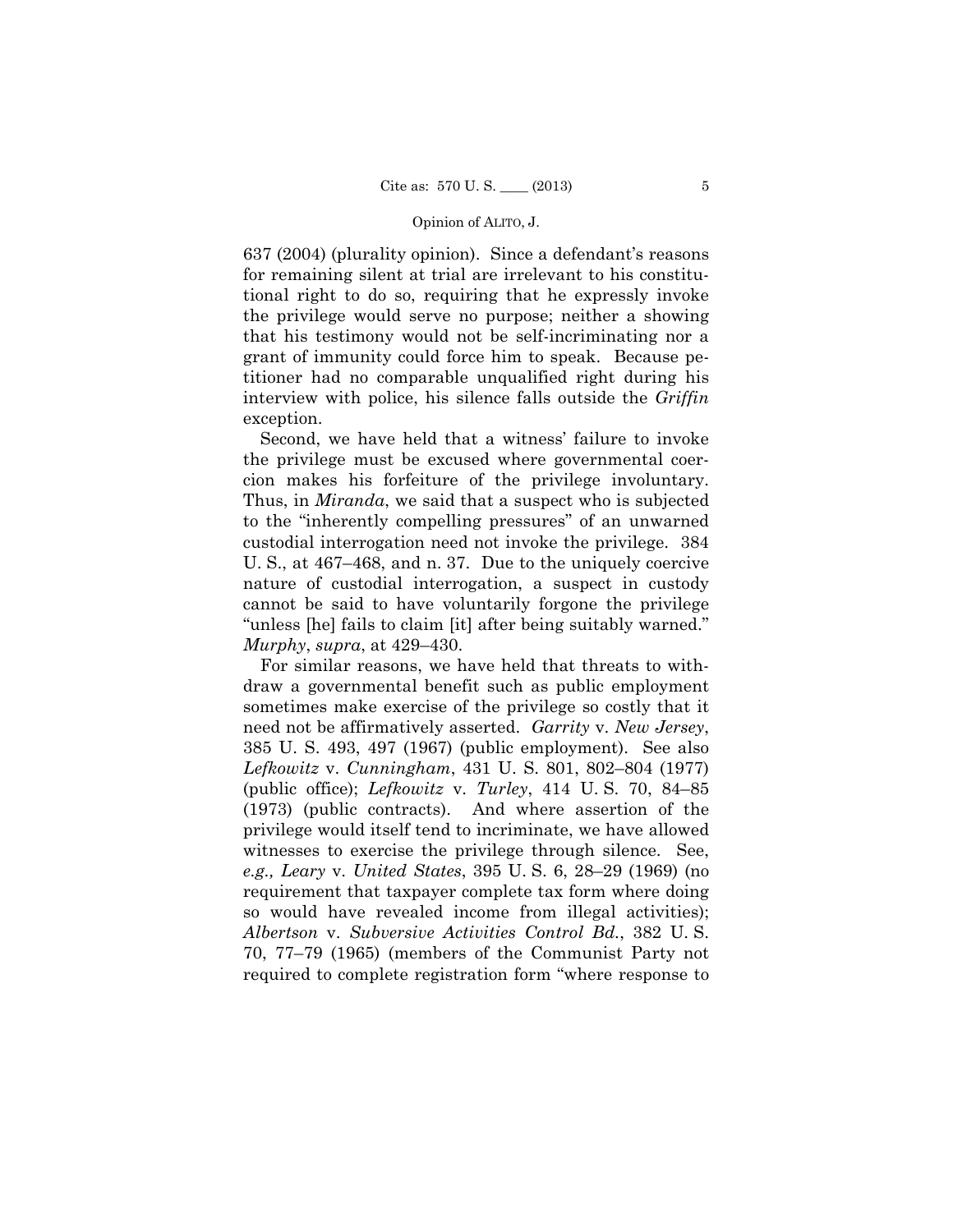any of the form's questions . . . might involve [them] in the admission of a crucial element of a crime"). The principle that unites all of those cases is that a witness need not expressly invoke the privilege where some form of official compulsion denies him "a 'free choice to admit, to deny, or to refuse to answer.' " *Garner*, 424 U. S.*,* at 656–657 (quoting *Lisenba* v. *California*, 314 U. S. 219, 241 (1941)).

Petitioner cannot benefit from that principle because it is undisputed that his interview with police was voluntary. As petitioner himself acknowledges, he agreed to accompany the officers to the station and "was free to leave at any time during the interview." Brief for Petitioner 2–3 (internal quotation marks omitted). That places petitioner's situation outside the scope of *Miranda* and other cases in which we have held that various forms of governmental coercion prevented defendants from voluntarily invoking the privilege. The dissent elides this point when it cites our precedents in this area for the proposition that "[c]ircumstances, rather than explicit invocation, trigger the protection of the Fifth Amendment." *Post,*  at 7–8 (opinion of BREYER, J.). The critical question is whether, under the "circumstances" of this case, petitioner was deprived of the ability to voluntarily invoke the Fifth Amendment. He was not. We have before us no allegation that petitioner's failure to assert the privilege was involuntary, and it would have been a simple matter for him to say that he was not answering the officer's question on Fifth Amendment grounds. Because he failed to do so, the prosecution's use of his noncustodial silence did not violate the Fifth Amendment.

Petitioner urges us to adopt a third exception to the invocation requirement for cases in which a witness stands mute and thereby declines to give an answer that officials suspect would be incriminating. Our cases all but

B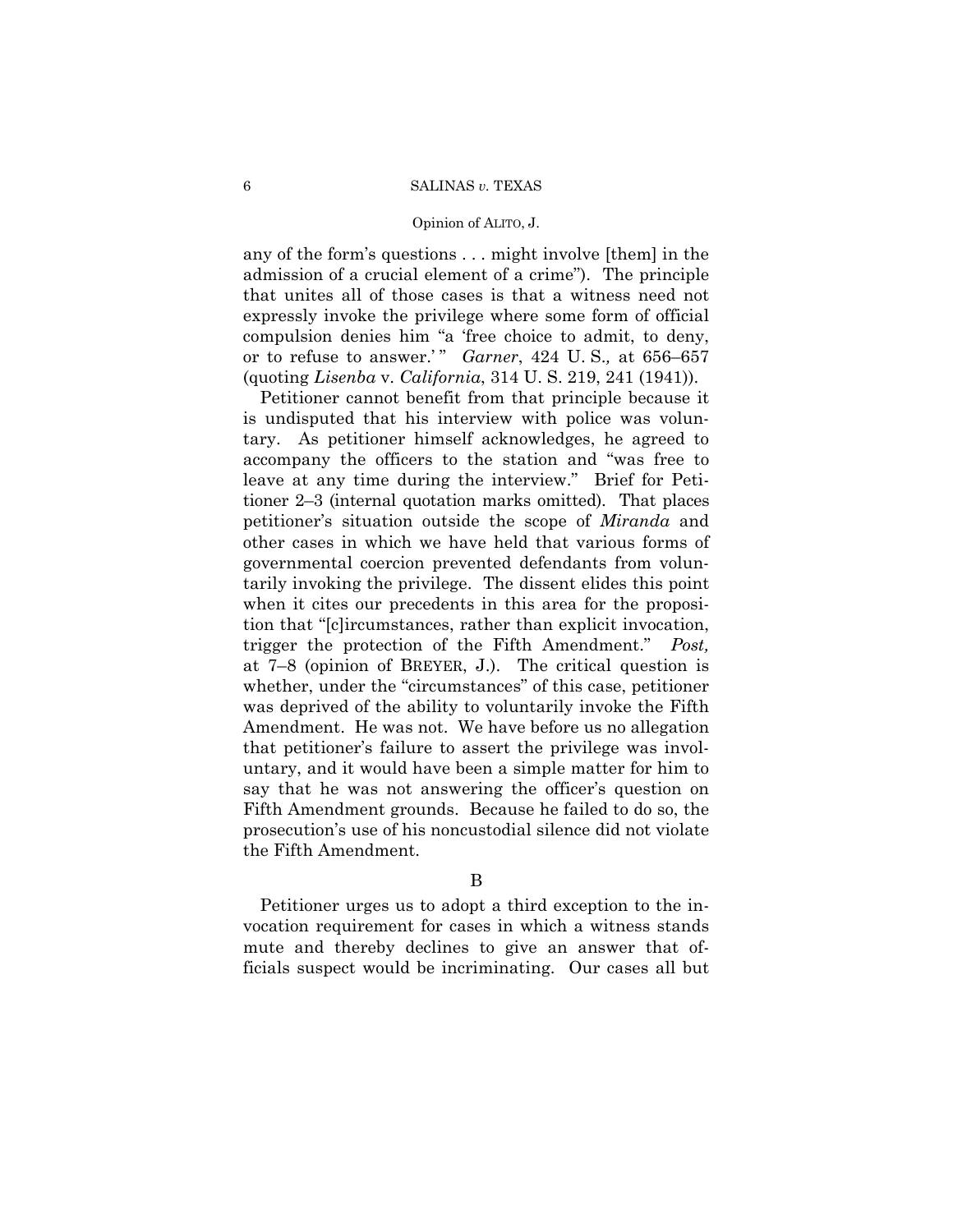foreclose such an exception, which would needlessly burden the Government's interests in obtaining testimony and prosecuting criminal activity. We therefore decline petitioner's invitation to craft a new exception to the "general rule" that a witness must assert the privilege to subsequently benefit from it. *Murphy*, 465 U. S., at 429.

Our cases establish that a defendant normally does not invoke the privilege by remaining silent. In *Roberts* v. *United States*, 445 U. S. 552, for example, we rejected the Fifth Amendment claim of a defendant who remained silent throughout a police investigation and received a harsher sentence for his failure to cooperate. In so ruling, we explained that "if [the defendant] believed that his failure to cooperate was privileged, he should have said so at a time when the sentencing court could have determined whether his claim was legitimate." *Id.,* at 560. See also *United States* v. *Sullivan*, 274 U. S. 259, 263–264 (1927); *Vajtauer*, 273 U. S., at 113.1 A witness does not expressly invoke the privilege by standing mute.

We have also repeatedly held that the express invocation requirement applies even when an official has reason to suspect that the answer to his question would incriminate the witness. Thus, in *Murphy* we held that the defendant's self-incriminating answers to his probation officer were properly admitted at trial because he failed to invoke the privilege. 465 U. S., at 427–428. In reaching that conclusion, we rejected the notion "that a witness

<sup>1</sup>The dissent argues that in these cases "neither the nature of the questions nor the circumstances of the refusal to answer them provided any basis to infer a tie between the silence and the Fifth Amendment." *Post,* at 5–6 (opinion of BREYER, J.). But none of our precedents suggests that governmental officials are obliged to guess at the meaning of a witness' unexplained silence when implicit reliance on the Fifth Amendment seems probable. *Roberts* does not say as much, despite its holding that the defendant in that case was required to explain the Fifth Amendment basis for his failure to cooperate with an investigation that led to his prosecution. 445 U. S., at 559.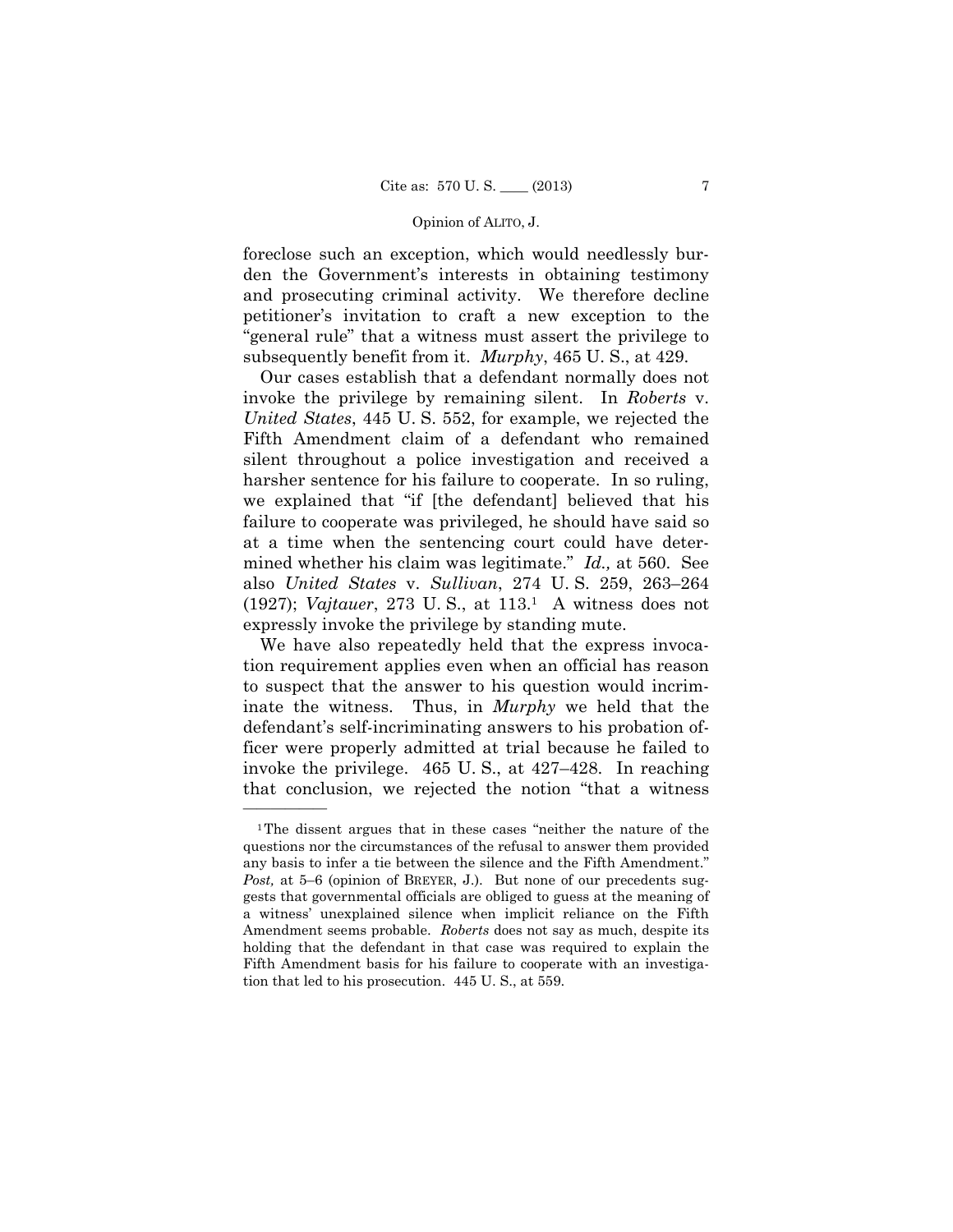### Opinion of ALITO, J.

must 'put the Government on notice by formally availing himself of the privilege' only when he alone 'is reasonably aware of the incriminating tendency of the questions.'" *Id.,* at 428 (quoting *Roberts*, *supra*, at 562, n.\* (Brennan, J., concurring)). See also *United States* v. *Kordel*, 397 U. S. 1, 7 (1970).2

Petitioner does not dispute the vitality of either of those lines of precedent but instead argues that we should adopt an exception for cases at their intersection. Thus, petitioner would have us hold that although neither a witness' silence nor official suspicions are enough to excuse the express invocation requirement, the invocation requirement does not apply where a witness is silent in the face of official suspicions. For the same reasons that neither of those factors is sufficient by itself to relieve a witness of the obligation to expressly invoke the privilege, we conclude that they do not do so together. A contrary result would do little to protect those genuinely relying on the Fifth Amendment privilege while placing a needless new burden on society's interest in the admission of evidence that is probative of a criminal defendant's guilt.

Petitioner's proposed exception would also be very difficult to reconcile with *Berghuis* v. *Thompkins*, 560 U. S. 370 (2010). There, we held in the closely related context of post-*Miranda* silence that a defendant failed to invoke the

<sup>2</sup>Our cases do not support the distinction the dissent draws between silence and the failure to invoke the privilege before making incriminating statements. See *post,* at 7 (BREYER, J., dissenting). For example, *Murphy*, a case in which the witness made incriminating statements after failing to invoke the privilege, repeatedly relied on *Roberts*  and *Vajtauer*—two cases in which witnesses remained silent and did not make incriminating statements. 465 U. S., at 427, 429, 455–456, n. 20. Similarly, *Kordel* cited *Vajtauer*, among other cases, for the proposition that the defendant's "failure at any time to assert the constitutional privilege leaves him in no position to complain now that he was compelled to give testimony against himself." 397 U. S., at 10, and n. 18.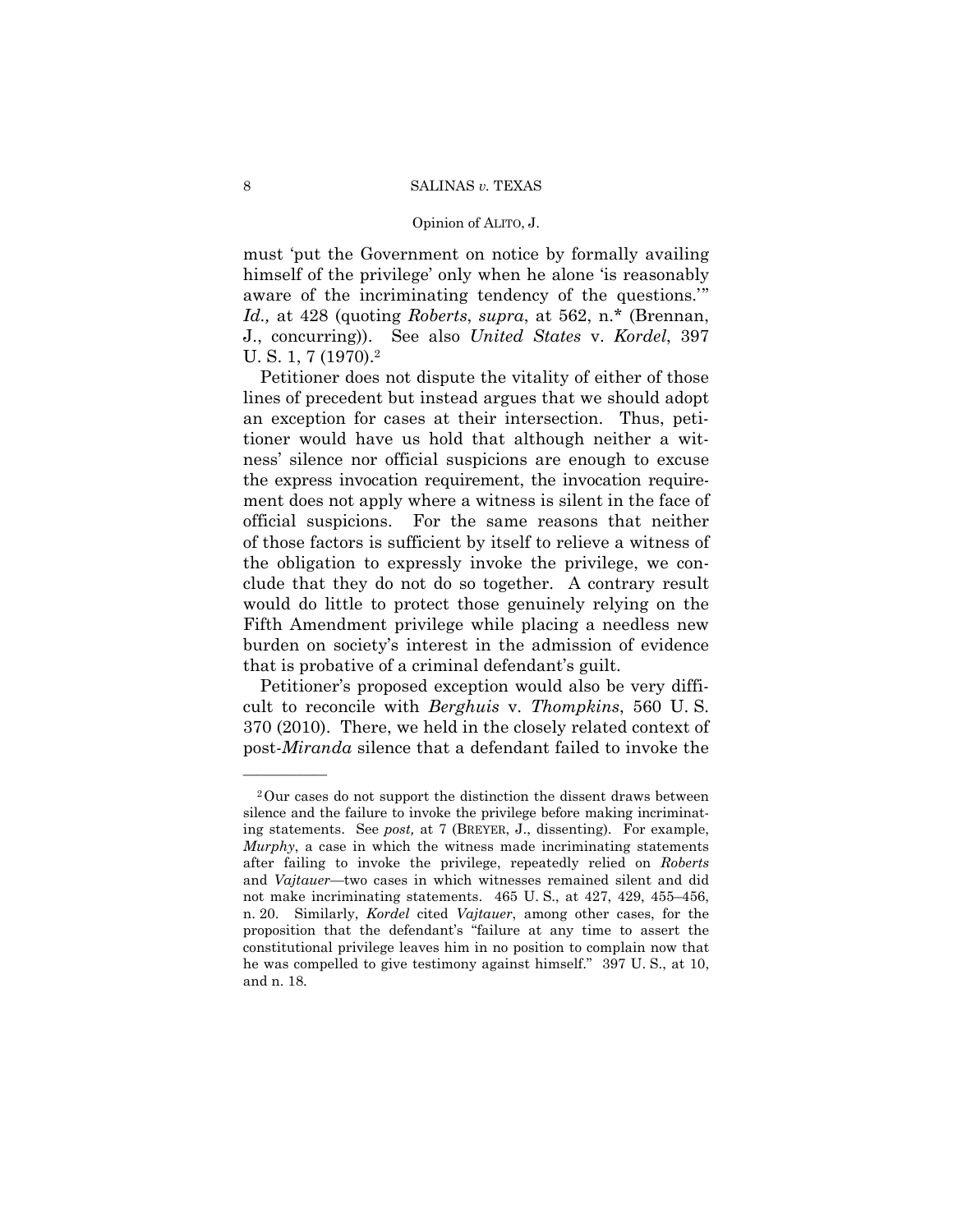privilege when he refused to respond to police questioning for 2 hours and 45 minutes. 560 U.S., at  $\_\_$  (slip op., at 3, 8–10). If the extended custodial silence in that case did not invoke the privilege, then surely the momentary silence in this case did not do so either.

Petitioner and the dissent attempt to distinguish *Berghuis* by observing that it did not concern the admissibility of the defendant's silence but instead involved the admissibility of his subsequent statements. *Post,* at 8–9 (opinion of BREYER, J.). But regardless of whether prosecutors seek to use silence or a confession that follows, the logic of *Berghuis* applies with equal force: A suspect who stands mute has not done enough to put police on notice that he is relying on his Fifth Amendment privilege.3

In support of their proposed exception to the invocation requirement, petitioner and the dissent argue that reliance on the Fifth Amendment privilege is the most likely explanation for silence in a case such as this one. Reply Brief 17; see *post,* at 9–10 (BREYER, J., dissenting). But whatever the most probable explanation, such silence is "insolubly ambiguous." See *Doyle*, v. *Ohio,* 426 U. S. 610, 617 (1976). To be sure, someone might decline to answer a police officer's question in reliance on his constitutional privilege. But he also might do so because he is trying to think of a good lie, because he is embarrassed, or because he is protecting someone else. Not every such possible explanation for silence is probative of guilt, but neither is every possible explanation protected by the Fifth Amendment. Petitioner alone knew why he did not answer the officer's question, and it was therefore his "burden . . . to

<sup>3</sup>Petitioner is correct that *due process* prohibits prosecutors from pointing to the fact that a defendant was silent after he heard *Miranda*  warnings, *Doyle* v. *Ohio*, 426 U. S. 610, 617–618 (1976), but that rule does not apply where a suspect has not received the warnings' implicit promise that any silence will not be used against him, *Jenkins* v. *Anderson*, 447 U. S. 231, 240 (1980).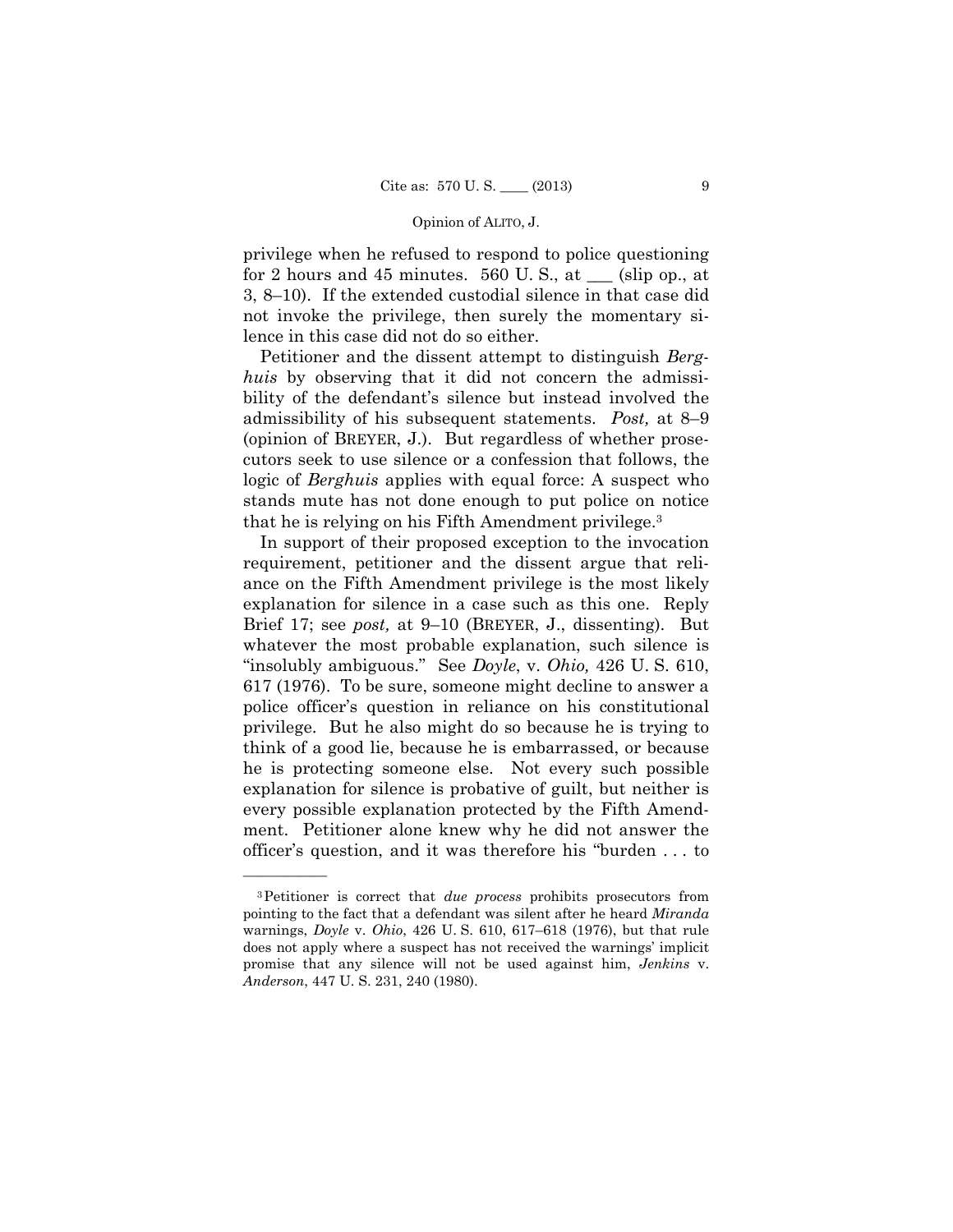make a timely assertion of the privilege." *Garner*, 424 U. S., at 655.

At oral argument, counsel for petitioner suggested that it would be unfair to require a suspect unschooled in the particulars of legal doctrine to do anything more than remain silent in order to invoke his "right to remain silent." Tr. of Oral Arg. 26–27; see *post,* at 10 (BREYER, J., dissenting); *Michigan* v. *Tucker*, 417 U. S. 433, 439 (1974) (observing that "virtually every schoolboy is familiar with the concept, if not the language" of the Fifth Amendment). But popular misconceptions notwithstanding, the Fifth Amendment guarantees that no one may be "compelled in any criminal case to be a witness against himself"; it does not establish an unqualified "right to remain silent." A witness' constitutional right to refuse to answer questions depends on his reasons for doing so, and courts need to know those reasons to evaluate the merits of a Fifth Amendment claim. See *Hoffman*, 341 U. S., at 486–487.4

In any event, it is settled that forfeiture of the privilege against self-incrimination need not be knowing. *Murphy*, 465 U. S., at 427–428; *Garner*, *supra*, at 654, n. 9. Statements against interest are regularly admitted into evidence at criminal trials, see Fed. Rule of Evid. 804(b)(3), and there is no good reason to approach a defendant's silence any differently.

Finally, we are not persuaded by petitioner's arguments

<sup>4</sup>The dissent suggests that officials in this case had no "special need to know whether the defendant sought to rely on the protections of the Fifth Amendment." *Post,* at 4 (opinion of BREYER, J.). But we have never said that the government must demonstrate such a need on a case-by-case basis for the invocation requirement to apply. Any such rule would require judicial hypothesizing about the probable strategic choices of prosecutors, who often use immunity to compel testimony from witnesses who invoke the Fifth Amendment.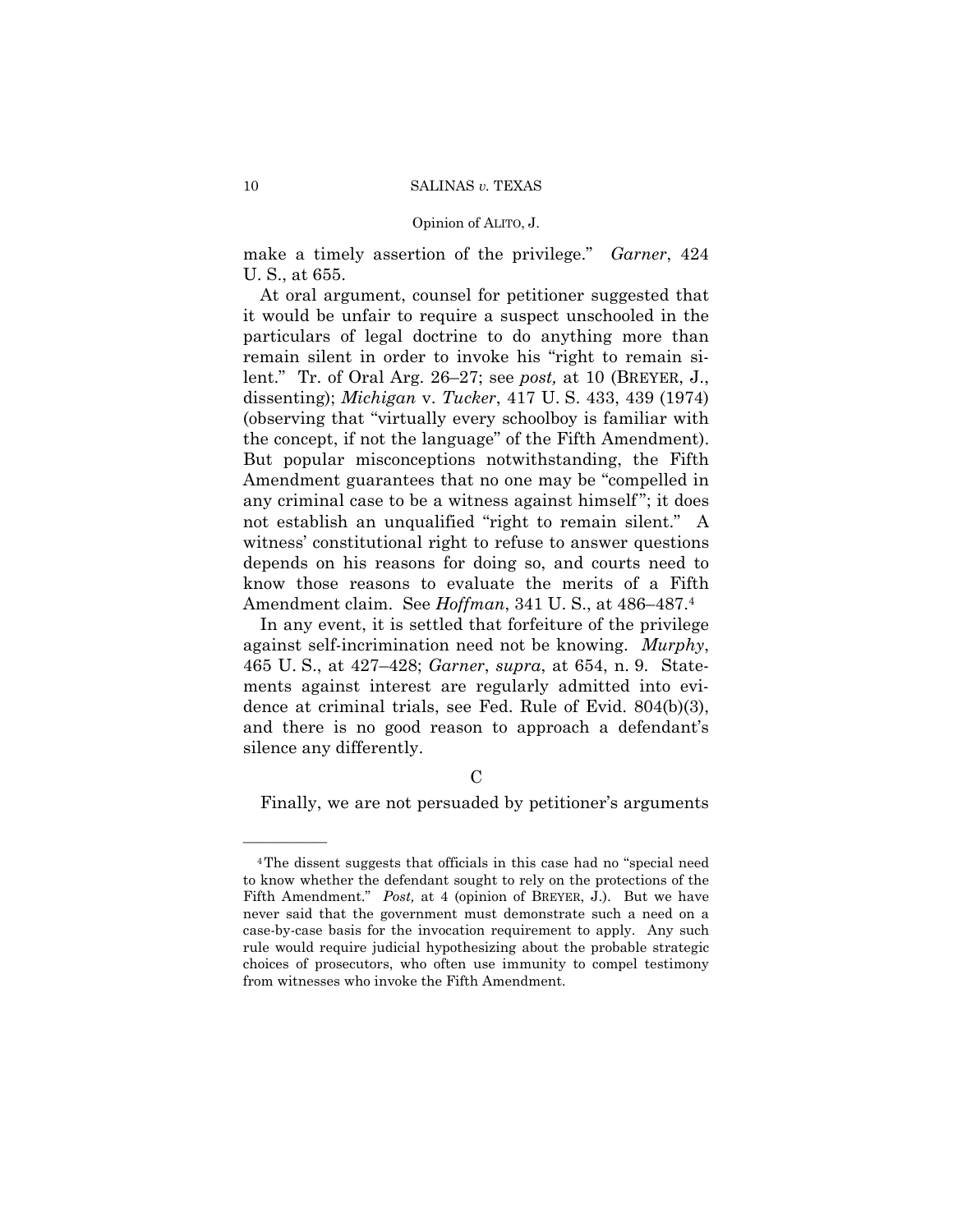quently benefit from it. That rule has not proved difficult to that applying the usual express invocation requirement where a witness is silent during a noncustodial police interview will prove unworkable in practice. Petitioner and the dissent suggest that our approach will "unleash complicated and persistent litigation" over what a suspect must say to invoke the privilege, Reply Brief 18; see *post,*  at 11–12 (opinion of BREYER, J.), but our cases have long required that a witness assert the privilege to subseapply. Nor did the potential for close cases dissuade us from adopting similar invocation requirements for suspects who wish to assert their rights and cut off police questioning during custodial interviews. *Berghuis*, 560 U. S., at <u>each</u> (slip op., at 8–10) (requiring suspect to unambiguously assert privilege against self-incrimination to cut off custodial questioning); *Davis* v. *United States*, 512 U. S. 452, 459 (1994) (same standard for assertions of the right to counsel).

Notably, petitioner's approach would produce its own line-drawing problems, as this case vividly illustrates. When the interviewing officer asked petitioner if his shotgun would match the shell casings found at the crime scene, petitioner did not merely remain silent; he made movements that suggested surprise and anxiety. At precisely what point such reactions transform "silence" into expressive conduct would be a difficult and recurring question that our decision allows us to avoid.

 "'unfairly "tric[k]"'" suspects into cooperating. Reply Brief We also reject petitioner's argument that an express invocation requirement will encourage police officers to 21 (quoting *South Dakota* v. *Neville*, 459 U. S. 553, 566 (1983)). Petitioner worries that officers could unduly pressure suspects into talking by telling them that their silence could be used in a future prosecution. But as petitioner himself concedes, police officers "have done nothing wrong" when they "accurately stat[e] the law."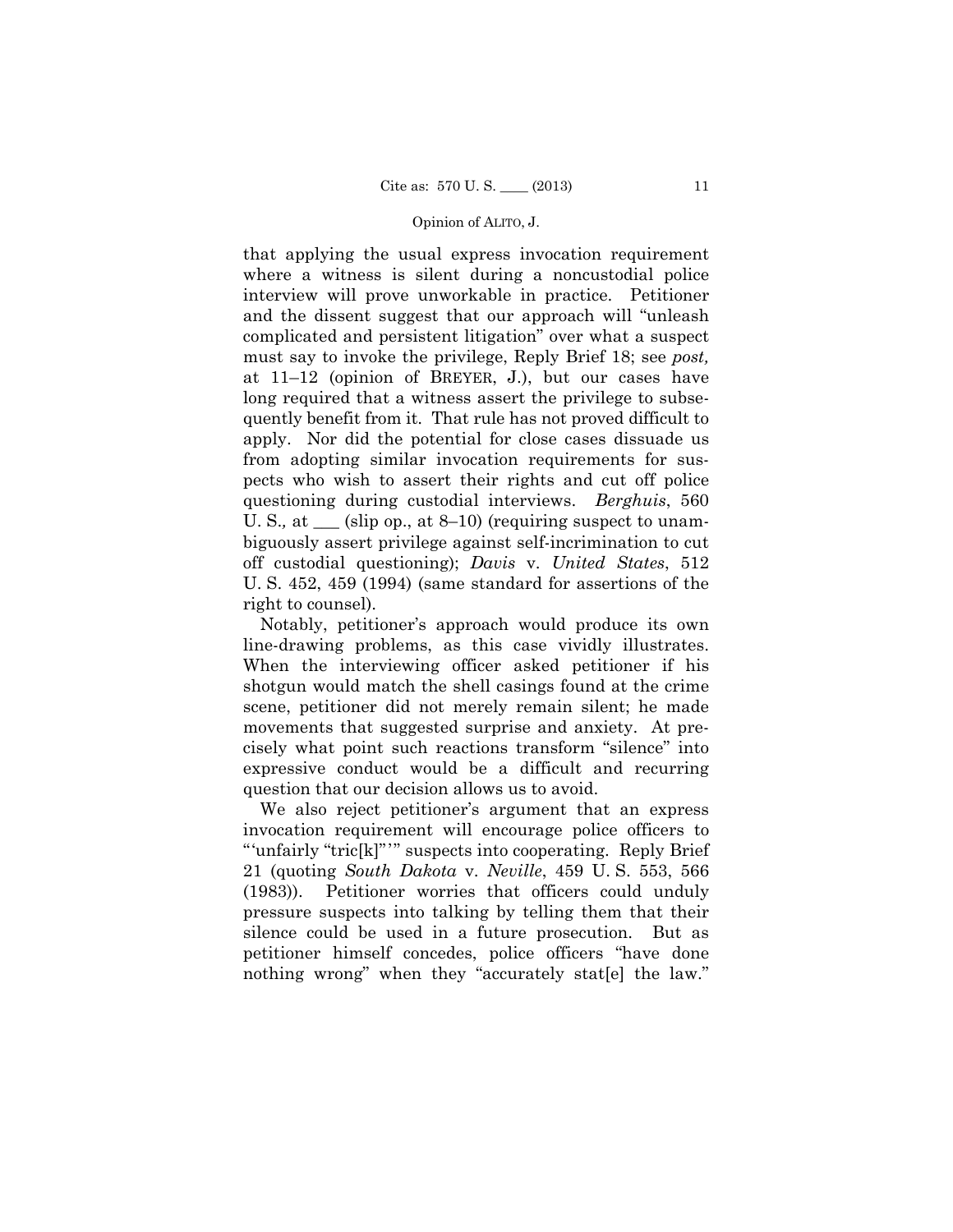## Opinion of ALITO, J.

Brief for Petitioner 32. We found no constitutional infirmity in government officials telling the defendant in *Murphy* that he was required to speak truthfully to his parole officer, 465 U. S., at 436–438, and we see no greater danger in the interview tactics petitioner identifies. So long as police do not deprive a witness of the ability to voluntarily invoke the privilege, there is no Fifth Amendment violation.

\* \* \*

Before petitioner could rely on the privilege against selfincrimination, he was required to invoke it. Because he failed to do so, the judgment of the Texas Court of Criminal Appeals is affirmed.

*It is so ordered.*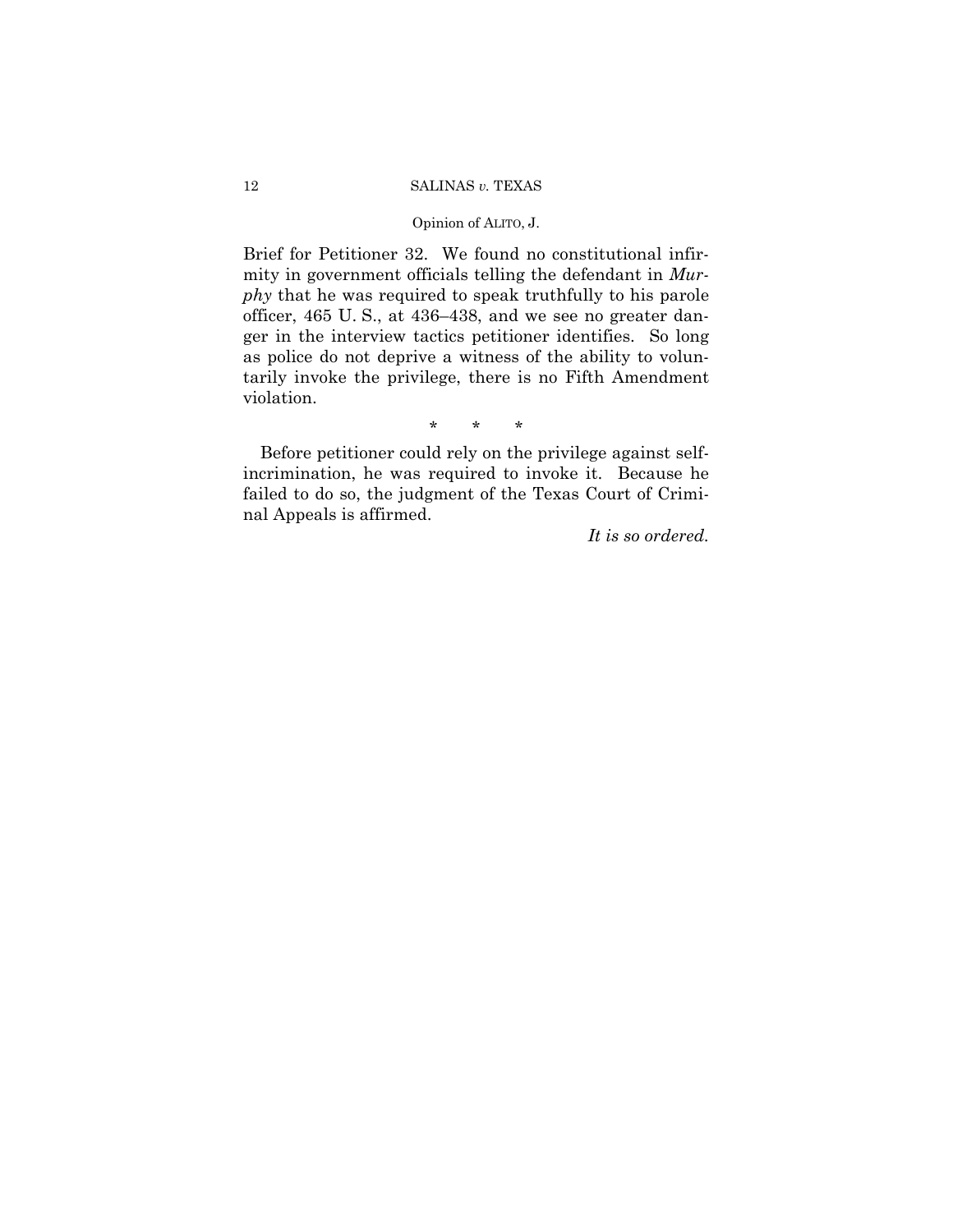THOMAS, J., concurring in judgment

# $\frac{1}{2}$  , where  $\frac{1}{2}$ **SUPREME COURT OF THE UNITED STATES**

### $\frac{1}{2}$  ,  $\frac{1}{2}$  ,  $\frac{1}{2}$  ,  $\frac{1}{2}$  ,  $\frac{1}{2}$  ,  $\frac{1}{2}$ No. 12–246

# GENOVEVO SALINAS, PETITIONER *v.* TEXAS

# ON WRIT OF CERTIORARI TO THE COURT OF CRIMINAL APPEALS OF TEXAS

## [June 17, 2013]

JUSTICE THOMAS, with whom JUSTICE SCALIA joins, concurring in the judgment.

We granted certiorari to decide whether the Fifth Amendment privilege against compulsory self-incrimination prohibits a prosecutor from using a defendant's precustodial silence as evidence of his guilt. The plurality avoids reaching that question and instead concludes that Salinas' Fifth Amendment claim fails because he did not expressly invoke the privilege. *Ante,* at 3. I think there is a simpler way to resolve this case. In my view, Salinas' claim would fail even if he had invoked the privilege because the prosecutor's comments regarding his precustodial silence did not compel him to give self-incriminating testimony.

 judge from commenting on a defendant's failure to testify. In *Griffin* v. *California,* 380 U. S. 609 (1965), this Court held that the Fifth Amendment prohibits a prosecutor or *Id.,* at 614. The Court reasoned that such comments, and any adverse inferences drawn from them, are a "penalty" imposed on the defendant's exercise of his Fifth Amendment privilege. *Ibid.* Salinas argues that we should extend *Griffin*'s no-adverse-inference rule to a defendant's silence during a precustodial interview. I have previously explained that the Court's decision in *Griffin* "lacks foundation in the Constitution's text, history, or logic" and should not be extended. See *Mitchell* v. *United States*, 526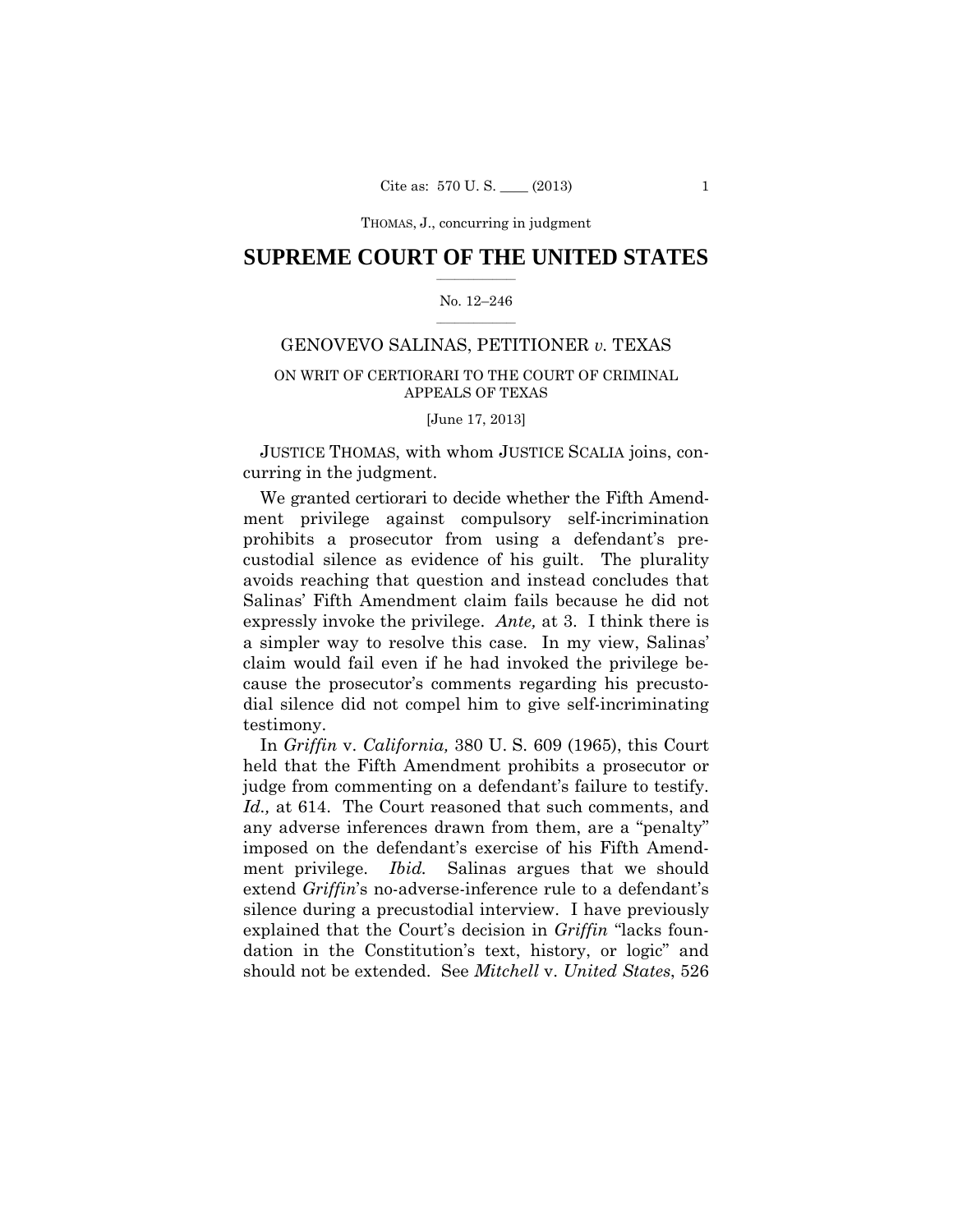#### THOMAS, J., concurring in judgment

U. S. 314, 341 (1999) (dissenting opinion). I adhere to that view today.

*Griffin* is impossible to square with the text of the Fifth Amendment, which provides that "[n]o person . . . shall be compelled in any criminal case to be a witness against himself." A defendant is not "compelled . . . to be a witness against himself" simply because a jury has been told that it may draw an adverse inference from his silence. See *Mitchell, supra,* at 331 (SCALIA, J., dissenting) ("[T]he threat of an adverse inference does not 'compel' anyone to testify. . . . Indeed, I imagine that in most instances, a guilty defendant would choose to remain silent *despite* the adverse inference, on the theory that it would do him less damage than his cross-examined testimony"); *Carter* v. *Kentucky*, 450 U. S. 288, 306 (1981) (Powell, J., concurring) ("[N]othing in the [Self-Incrimination] Clause requires that jurors not draw logical inferences when a defendant chooses not to explain incriminating circumstances").

Nor does the history of the Fifth Amendment support *Griffin*. At the time of the founding, English and American courts strongly encouraged defendants to give unsworn statements and drew adverse inferences when they failed to do so. See *Mitchell*, *supra,* at 332 (SCALIA, J., dissenting); Alschuler, A Peculiar Privilege in Historical Perspective, in The Privilege Against Self-Incrimination 204 (R. Hemholz et al. eds. 1997). Given *Griffin*'s indefensible foundation, I would not extend it to a defendant's silence during a precustodial interview. I agree with the plurality that Salinas' Fifth Amendment claim fails and, therefore, concur in the judgment.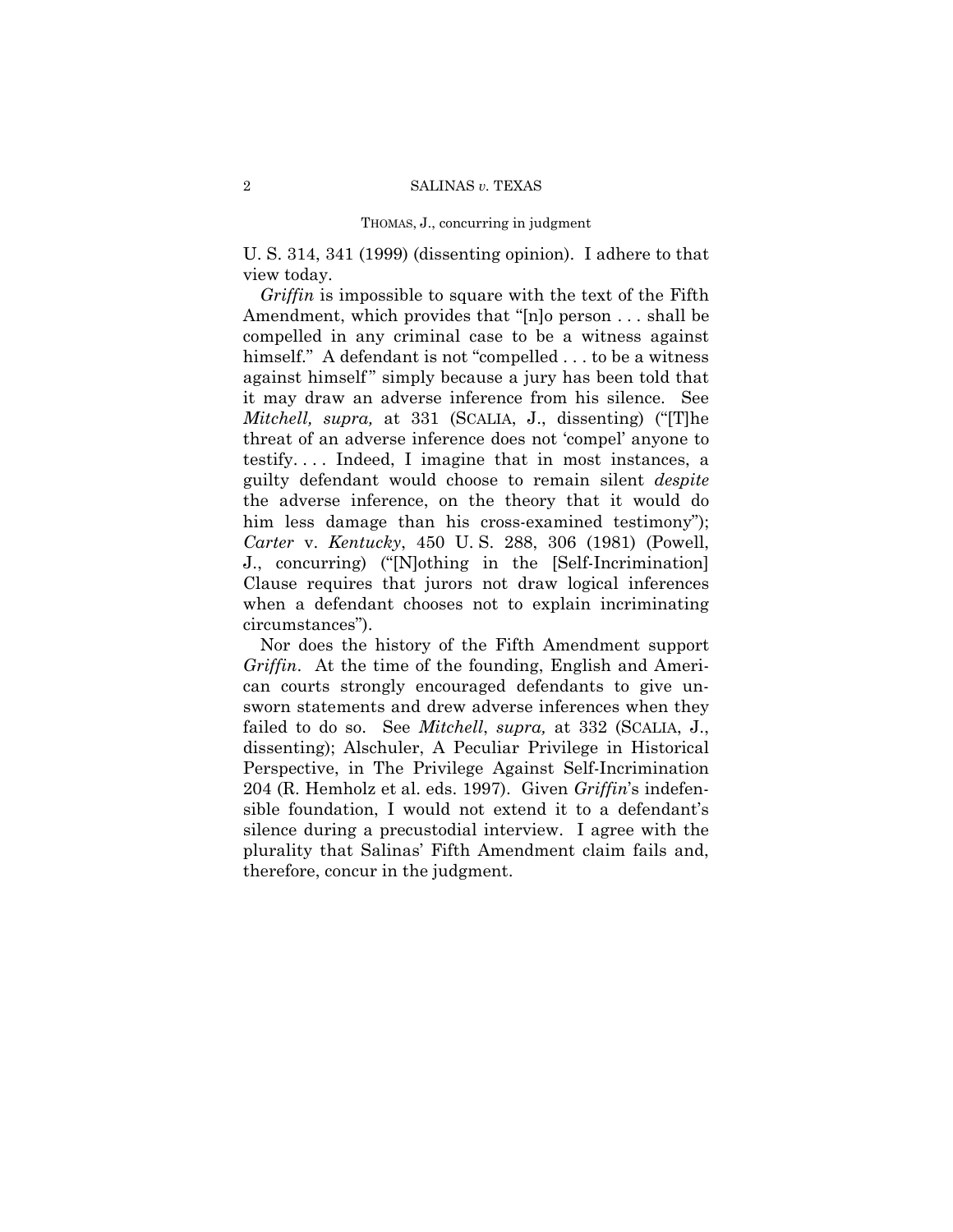### $\frac{1}{2}$  , where  $\frac{1}{2}$ **SUPREME COURT OF THE UNITED STATES**

### $\frac{1}{2}$  ,  $\frac{1}{2}$  ,  $\frac{1}{2}$  ,  $\frac{1}{2}$  ,  $\frac{1}{2}$  ,  $\frac{1}{2}$ No. 12–246

# GENOVEVO SALINAS, PETITIONER *v.* TEXAS

# ON WRIT OF CERTIORARI TO THE COURT OF CRIMINAL APPEALS OF TEXAS

## [June 17, 2013]

JUSTICE BREYER, with whom JUSTICE GINSBURG, JUSTICE SOTOMAYOR, and JUSTICE KAGAN join, dissenting.

In my view the Fifth Amendment here prohibits the prosecution from commenting on the petitioner's silence in response to police questioning. And I dissent from the Court's contrary conclusion.

I

In January 1993, Houston police began to suspect petitioner Genovevo Salinas of having committed two murders the previous month. They asked Salinas to come to the police station "to take photographs and to clear him as [a] suspect." App. 3. At the station, police took Salinas into what he describes as "an interview room." Brief for Petitioner 3. Because he was "free to leave at that time," App. 14, they did not give him *Miranda* warnings. The police then asked Salinas questions. And Salinas answered until the police asked him whether the shotgun from his home "would match the shells recovered at the scene of the murder." *Id.,* at 17. At that point Salinas fell silent. *Ibid.* 

Salinas was later tried for, and convicted of, murder. At closing argument, drawing on testimony he had elicited earlier, the prosecutor pointed out to the jury that Salinas, during his earlier questioning at the police station, had remained silent when asked about the shotgun. The prosecutor told the jury, among other things, that " '[a]n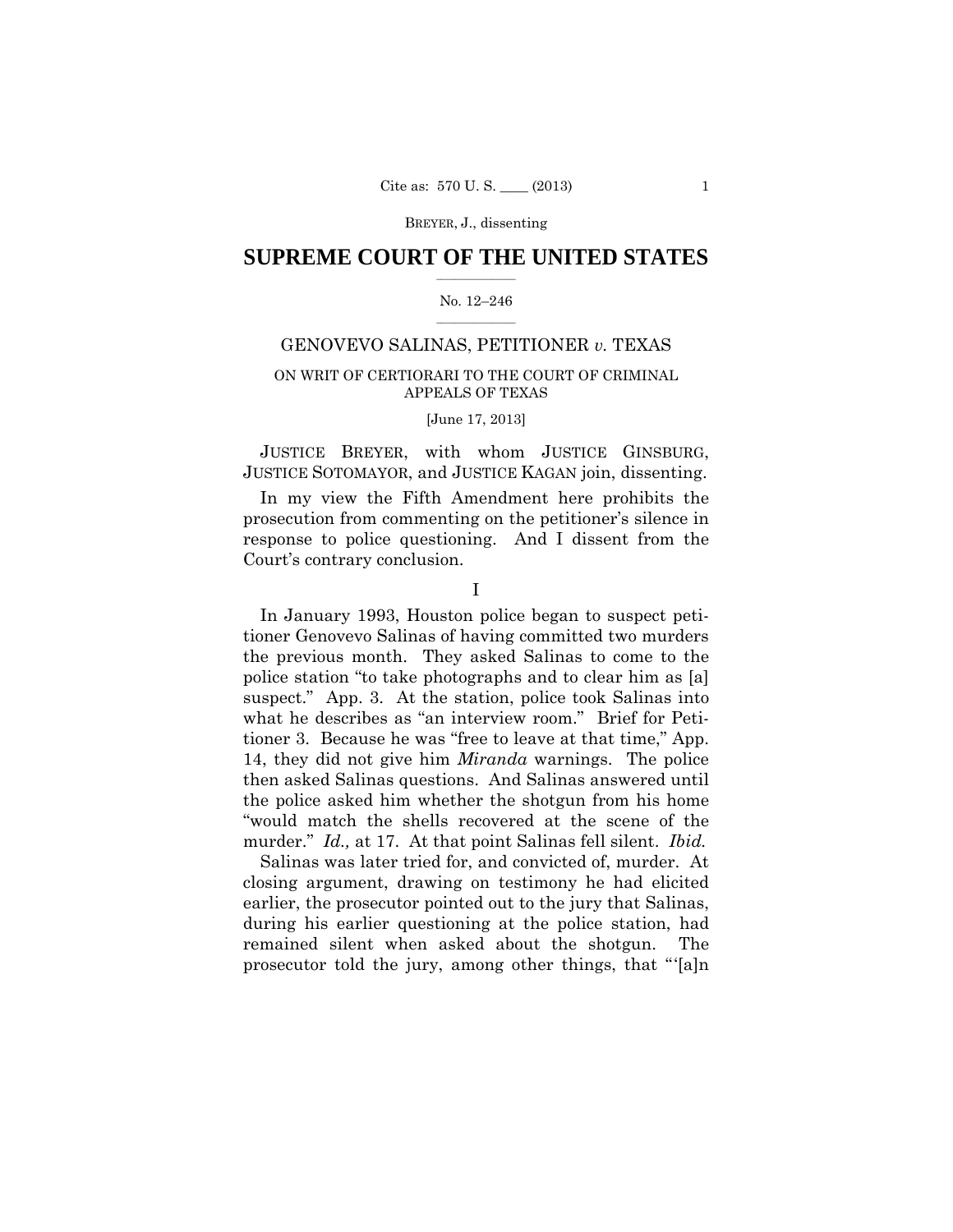innocent person'" would have said, "'What are you talking about? I didn't do that. I wasn't there.'" 368 S. W. 3d 550, 556 (Tex. Ct. App. 2011). But Salinas, the prosecutor said, "'didn't respond that way.'" *Ibid.* Rather, "'[h]e wouldn't answer that question.'" *Ibid.* 

# II

The question before us is whether the Fifth Amendment prohibits the prosecutor from eliciting and commenting upon the evidence about Salinas' silence. The plurality believes that the Amendment does not bar the evidence and comments because Salinas "did not expressly invoke the privilege against self-incrimination" when he fell silent during the questioning at the police station. *Ante*, at 1. But, in my view, that conclusion is inconsistent with this Court's case law and its underlying practical rationale.

# A

The Fifth Amendment prohibits prosecutors from commenting on an individual's silence where that silence amounts to an effort to avoid becoming "a witness against himself." This Court has specified that "a rule of evidence" permitting "commen[t] . . . by counsel" in a criminal case upon a defendant's failure to testify "violates the Fifth Amendment." *Griffin* v. *California*, 380 U. S. 609, 610, n. 2, 613 (1965) (internal quotation marks omitted). See also *United States* v. *Patane*, 542 U. S. 630, 637 (2004) (plurality opinion); *Turner* v. *United States*, 396 U. S. 398, 433 (1970) (Black, J., dissenting). And, since "it is impermissible to penalize an individual for exercising his Fifth Amendment privilege when he is under police custodial interrogation," the "prosecution may not . . . use at trial *the fact that he stood mute* or claimed his privilege in the face of accusation." *Miranda* v. *Arizona*, 384 U. S. 436, 468, n. 37 (1966) (emphasis added).

Particularly in the context of police interrogation, a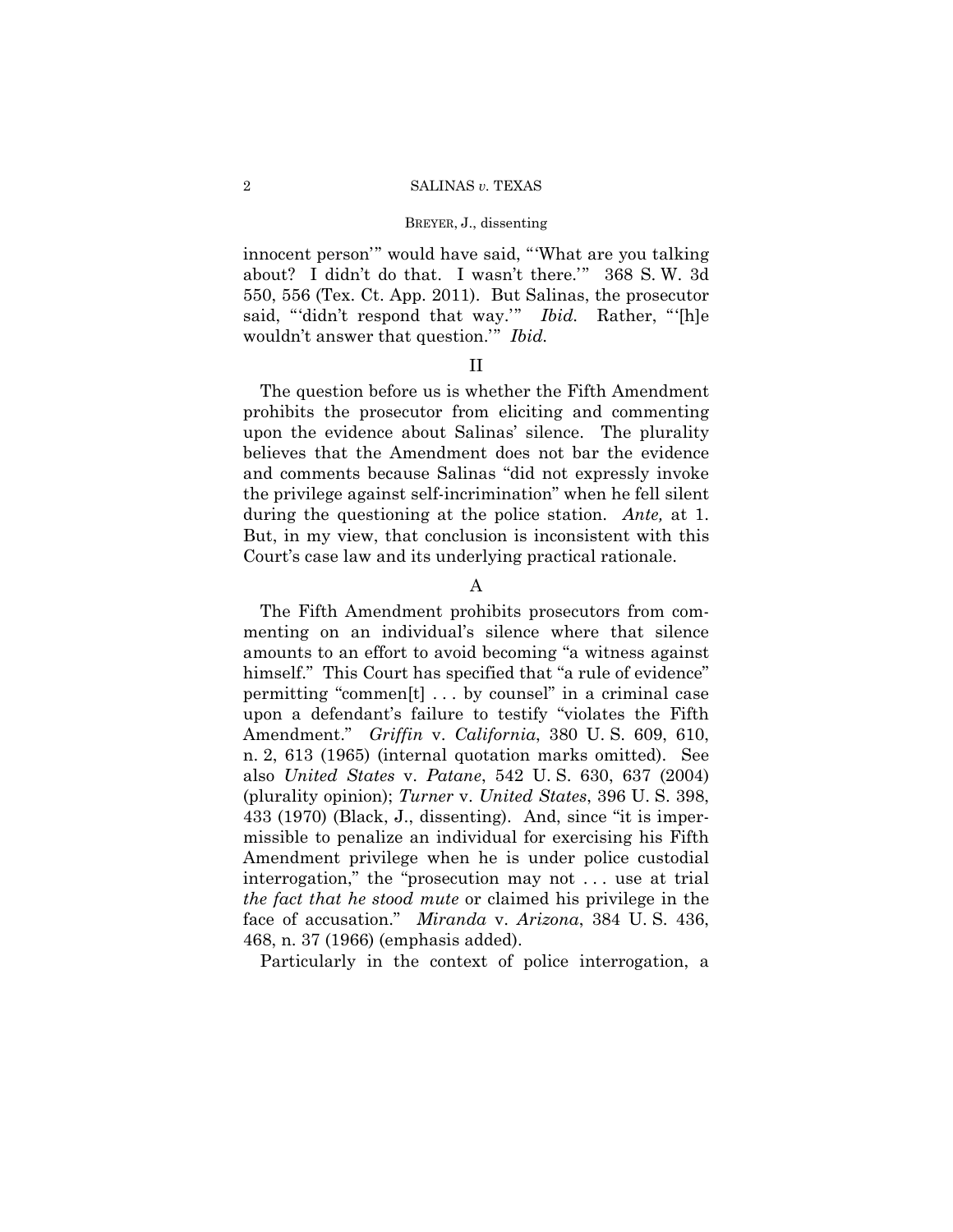contrary rule would undermine the basic protection that the Fifth Amendment provides. Cf. *Kastigar* v. *United States*, 406 U. S. 441, 461 (1972) ("The privilege . . . usually operates to allow a citizen to remain silent when asked a question requiring an incriminatory answer"). To permit a prosecutor to comment on a defendant's constitutionally protected silence would put that defendant in an impossible predicament. He must either answer the question or remain silent. If he answers the question, he may well reveal, for example, prejudicial facts, disreputable associates, or suspicious circumstances—even if he is innocent. See, *e.g., Griffin*, *supra*, at 613; Kassin, Inside Interrogation: Why Innocent People Confess, 32 Am. J. Trial Advoc. 525, 537 (2009). If he remains silent, the prosecutor may well use that silence to suggest a consciousness of guilt. And if the defendant then takes the witness stand in order to explain either his speech or his silence, the prosecution may introduce, say for impeachment purposes, a prior conviction that the law would otherwise make inadmissible. Thus, where the Fifth Amendment is at issue, to allow comment on silence directly or indirectly can compel an individual to act as "a witness against himself"—very much what the Fifth Amendment forbids. Cf. *Pennsylvania* v. *Muniz*, 496 U. S. 582, 596–597 (1990) (definition of "testimonial" includes responses to questions that require a suspect to communicate an express or implied assertion of fact or belief). And that is similarly so whether the questioned individual, as part of his decision to remain silent, invokes the Fifth Amendment explicitly or implicitly, through words, through deeds, or through reference to surrounding circumstances.

B

It is consequently not surprising that this Court, more than half a century ago, explained that "no ritualistic formula is necessary in order to invoke the privilege."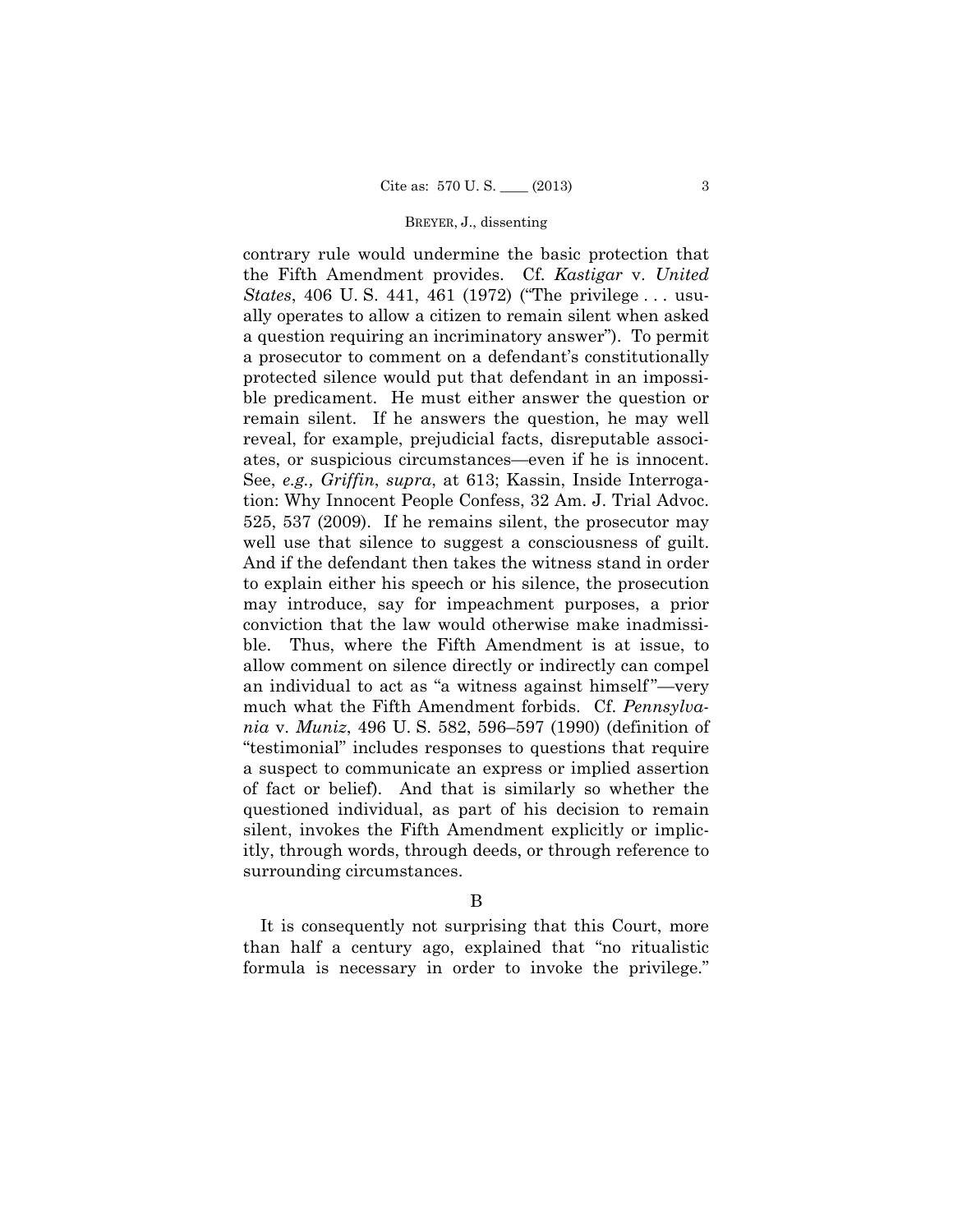### BREYER, J., dissenting

*Quinn* v. *United States*, 349 U. S. 155, 164 (1955). Thus, a prosecutor may not comment on a defendant's failure to testify at trial—even if neither the defendant nor anyone else ever mentions a Fifth Amendment right not to do so. Circumstances, not a defendant's statement, tie the defendant's silence to the right. Similarly, a prosecutor may not comment on the fact that a defendant in custody, *after*  receiving *Miranda* warnings, "stood mute"—regardless of whether he "claimed his privilege" in so many words. *Miranda*, *supra*, at 468, n. 37. Again, it is not any explicit statement but, instead, the defendant's deeds (silence) and circumstances (receipt of the warnings) that tie together silence and constitutional right. Most lower courts have so construed the law, even where the defendant, having received *Miranda* warnings, answers some questions while remaining silent as to others. See, *e.g., Hurd* v. *Terhune*, 619 F. 3d 1080, 1087 (CA9 2010); *United States*  v. *May*, 52 F. 3d 885, 890 (CA10 1995); *United States* v. *Scott*, 47 F. 3d 904, 907 (CA7 1995); *United States* v. *Canterbury*, 985 F. 2d 483, 486 (CA10 1993); *Grieco* v. *Hall*, 641 F. 2d 1029, 1034 (CA1 1981); *United States* v. *Ghiz*, 491 F. 2d 599, 600 (CA4 1974). But see, *e.g., United States*  v. *Harris*, 956 F. 2d 177, 181 (CA8 1992).

The cases in which this Court has insisted that a defendant expressly mention the Fifth Amendment by name in order to rely on its privilege to protect silence are cases where (1) the circumstances surrounding the silence (unlike the present case) did not give rise to an inference that the defendant intended, by his silence, to exercise his Fifth Amendment rights; *and* (2) the questioner greeted by the silence (again unlike the present case) had a special need to know whether the defendant sought to rely on the protections of the Fifth Amendment. See *ante,* at 4 (explaining that, in such cases, the government needs to know the basis for refusing to answer "so that it may either argue that the testimony sought could not be self-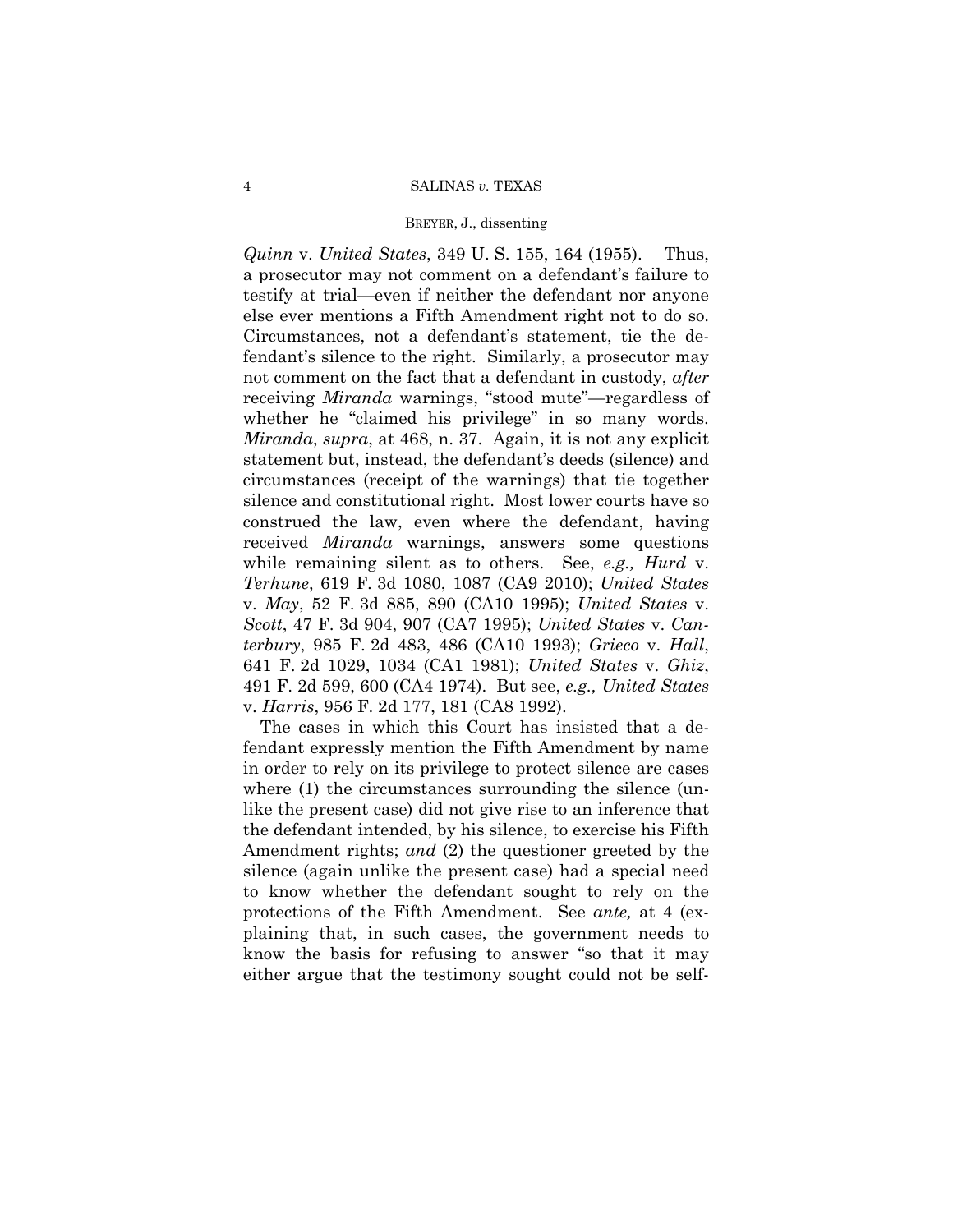incriminating or cure any potential self-incrimination through a grant of immunity" (citation omitted)). These cases include *Roberts*, *Rogers*, *Sullivan*, *Vajtauer*, and *Jenkins*—all of which at least do involve the protection of *silence*—and also include cases emphasized by the plurality that are not even about silence—namely, *Murphy* and *Garner*.

In *Roberts* and *Rogers*, the individual refused to answer questions that government investigators (in *Roberts*) and a grand jury (in *Rogers*) asked, principally because the individual wanted to avoid incriminating *other persons*. *Roberts* v. *United States*, 445 U. S. 552, 553–556 (1980); *Rogers* v. *United States*, 340 U. S. 367, 368–370, and n. 4 (1951). But the Fifth Amendment does not protect someone from incriminating others; it protects against *self*incrimination. In turn, neither the nature of the questions nor the circumstances of the refusal to answer them provided any basis to infer a tie between the silence and the Fifth Amendment, while knowledge of any such tie would have proved critical to the questioner's determination as to *whether* the defendant had any proper legal basis for claiming Fifth Amendment protection.

 would have revealed his illegal activity as a bootlegger. In *Sullivan*, the defendant's silence consisted of his failure to file a tax return—a return, he later claimed, that *United States* v. *Sullivan*, 274 U. S. 259, 262–264 (1927). The circumstances did not give rise to an inference of a tie between his silence (in the form of failing to file a tax return) and the Fifth Amendment; and, if he really did want to rely on the Fifth Amendment, then the government would have had special need to know of any such tie in order to determine whether, for example, the assertion of privilege was valid and, perhaps, an offer of immunity was appropriate.

In *Vajtauer*, an alien refused to answer questions asked by an immigration official at a deportation proceeding.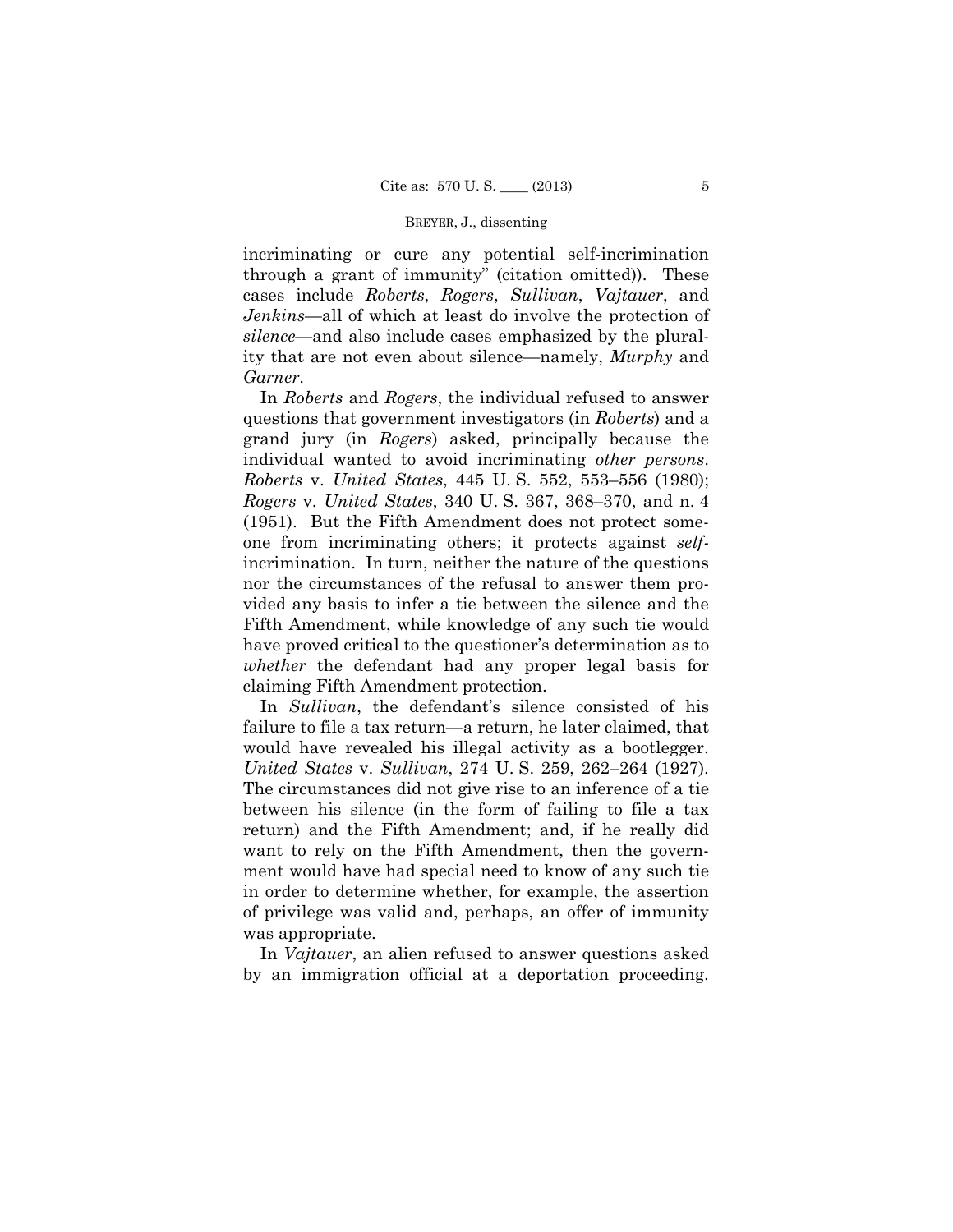### BREYER, J., dissenting

*United States ex rel. Vajtauer* v. *Commissioner of Immigration*, 273 U. S. 103, 113 (1927). Here, the circumstances gave rise to a distinct inference that the alien was *not*  invoking any Fifth Amendment privilege: The alien's lawyer had stated quite publicly at the hearing that he advised his client to remain silent *not* on Fifth Amendment grounds; rather, the lawyer "'advise[d] the alien not to answer any further questions until the evidence upon which the warrant is based will be presented here.'" *Id.,*  at 106–107 (quoting the lawyer). This statement weakened or destroyed the possibility of a silence-Fifth Amendment linkage; the Government could not challenge his right to invoke the Fifth Amendment; and this Court described its later invocation as "evidently an afterthought." *Id.,* at 113.

Perhaps most illustrative is *Jenkins*, a case upon which the plurality relies, *ante,* at 9, n. 3, and upon which the Texas Court of Criminal Appeals relied almost exclusively, 369 S. W. 3d 176, 178–179 (2012). Jenkins killed someone, and was not arrested until he turned himself in two weeks later. *Jenkins* v. *Anderson*, 447 U. S. 231, 232 (1980). On cross-examination at his trial, Jenkins claimed that his killing was in self-defense after being attacked. *Id.,* at 232–233. The prosecutor then asked why he did not report the alleged attack, and in closing argument suggested that Jenkins' failure to do so cast doubt on his claim to have acted in self-defense. *Id.,* at 233–234. We explained that this unusual form of "prearrest silence" was not constitutionally protected from use at trial. *Id.,* at 240. Perhaps even more aptly, Justice Stevens' concurrence noted that "the privilege against compulsory selfincrimination is simply irrelevant" in such circumstances." *Id.,* at 241 (footnote omitted). How would anyone have known that Jenkins, while failing to report an attack, was relying on the Fifth Amendment? And how would the government have had any way of determining whether his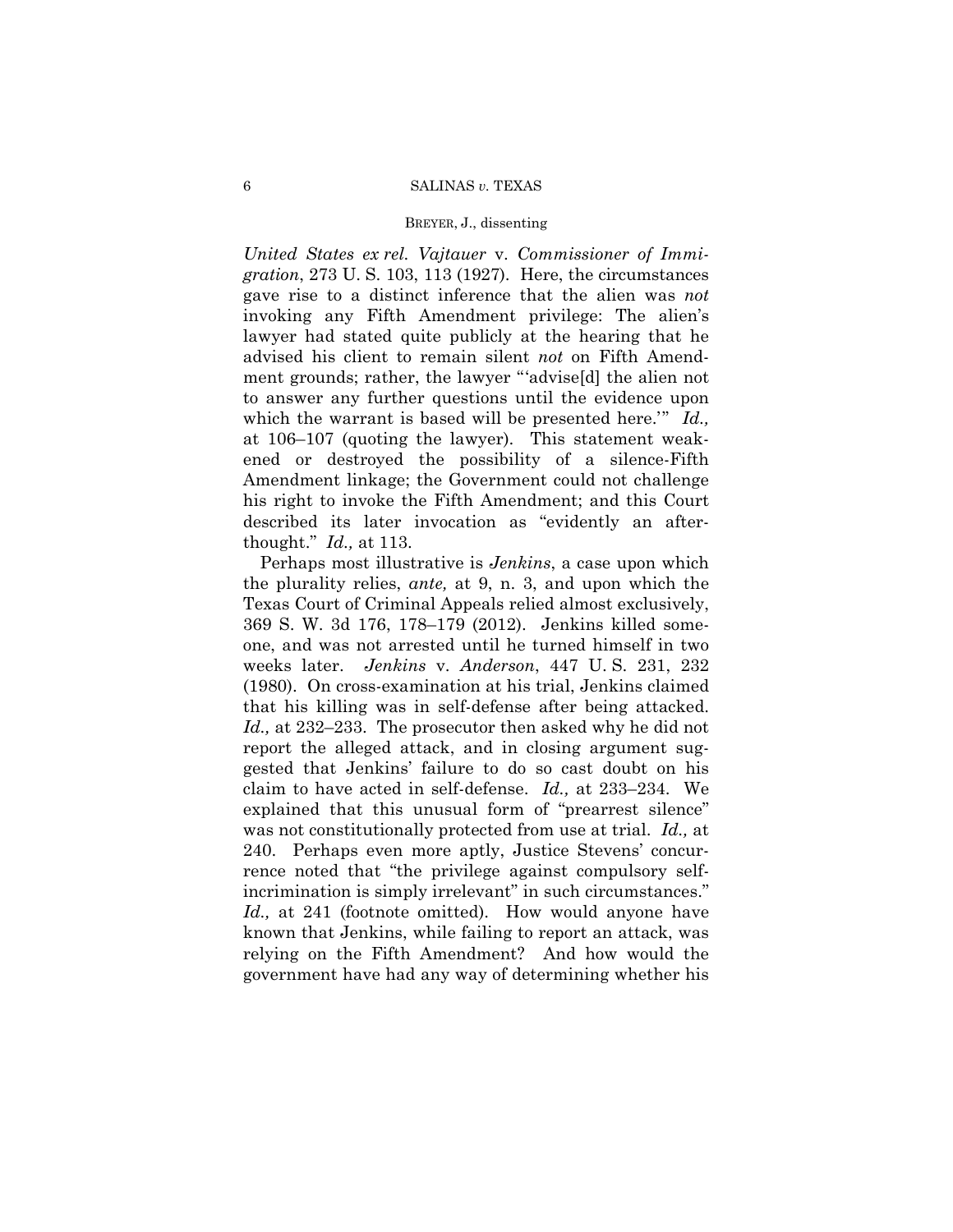claim was valid? In *Jenkins*, as in *Roberts*, *Rogers*, *Sullivan*, and *Vajtauer*, no one had any reason to connect silence to the Fifth Amendment; and the government had no opportunity to contest any alleged connection.

Still further afield from today's case are *Murphy* and *Garner*, neither of which involved silence at all. Rather, in both cases, a defendant had earlier *answered* questions posed by the government—in *Murphy*, by speaking with a probation officer, and in *Garner*, by completing a tax return. *Minnesota* v. *Murphy*, 465 U. S. 420, 422–425 (1984); *Garner* v. *United States*, 424 U. S. 648, 649–650 (1976). At the time of providing answers, neither circumstances nor deeds nor words suggested reliance on the Fifth Amendment: Murphy simply answered questions posed by his probation officer; Garner simply filled out a tax return. They did not argue that their selfincriminating statements had been "compelled" in violation of the Fifth Amendment until later, at trial. *Murphy, supra*, at 425, 431; *Garner*, *supra*, at 649, 665. The Court held that those statements were *not* compelled. *Murphy*, *supra*, at 440; *Garner*, *supra*, at 665. The circumstances indicated that the defendants had affirmatively chosen to speak and to write.

Thus, we have two sets of cases: One where express invocation of the Fifth Amendment was not required to tie one's silence to its protections, and another where something like express invocation was required, because circumstances demanded some explanation for the silence (or the statements) in order to indicate that the Fifth Amendment was at issue.

There is also a third set of cases, cases that may well fit into the second category but where the Court has held that the Fifth Amendment both applies and does not require express invocation *despite* ambiguous circumstances. The Court in those cases has made clear that an individual, when silent, need not expressly invoke the Fifth Amend-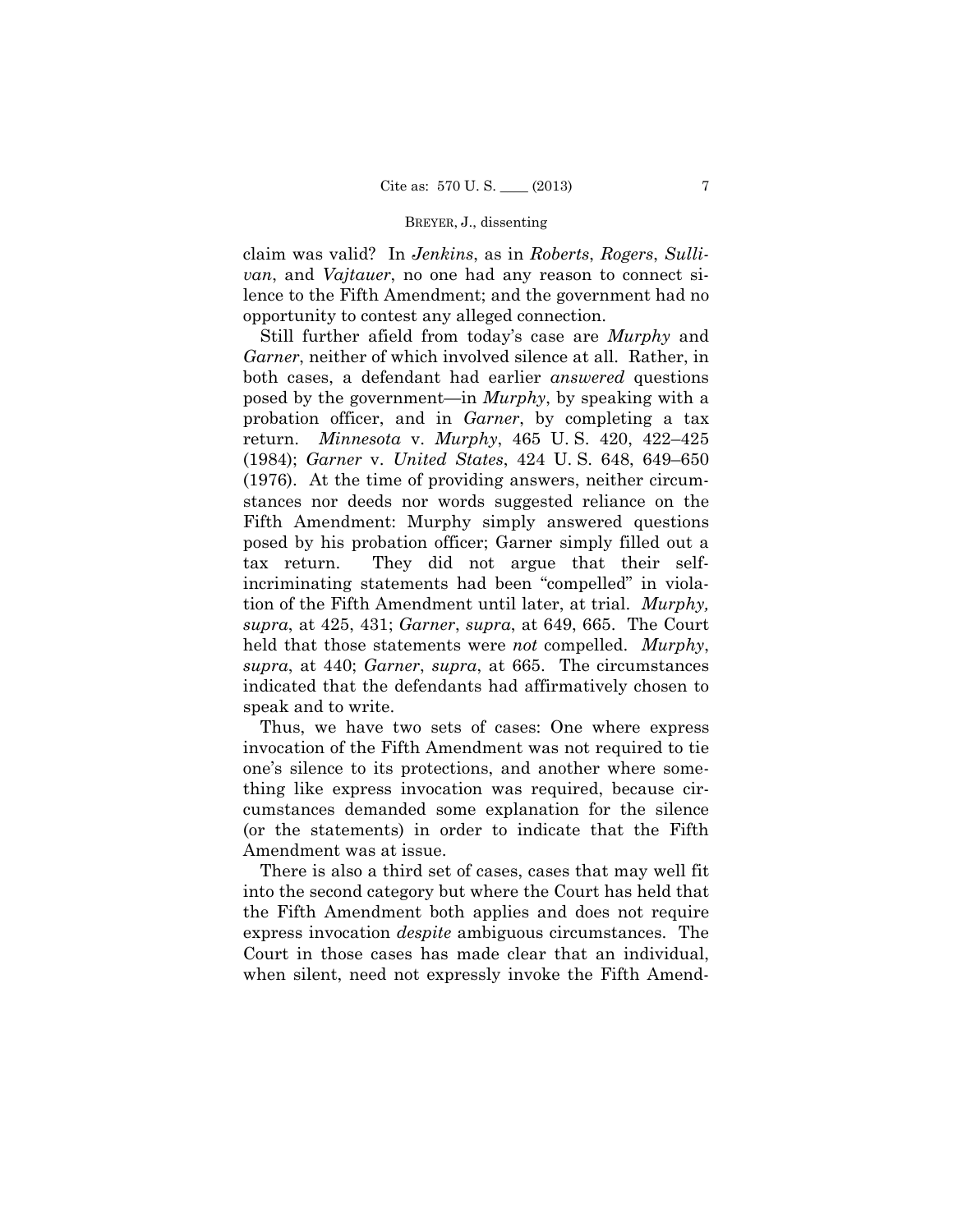### BREYER, J., dissenting

 this Court did not require explicit assertion in response ment if there are "inherently compelling pressures" not to do so. *Miranda*, 384 U. S., at 467. Thus, in *Garrity* v. *New Jersey,* 385 U. S. 493, 497 (1967), the Court held that no explicit assertion of the Fifth Amendment was required where, in the course of an investigation, such assertion would, by law, have cost police officers their jobs. Similarly, to a grand jury subpoena where that assertion would have cost two architects their public contracts or a political official his job. *Lefkowitz* v. *Turley*, 414 U. S. 70, 75–76 (1973); *Lefkowitz* v. *Cunningham*, 431 U. S. 801, 802–804 (1977). In *Leary* v. *United States*, 395 U. S. 6, 28–29 (1969), the Court held that the Fifth Amendment did not require explicit assertion of the privilege against selfincrimination because, in the context of the Marihuana Tax Act, such assertion would have been inherently incriminating. In *Albertson* v. *Subversive Activities Control Bd.*, 382 U. S. 70, 77–79 (1965), we held the same where explicit assertion of the Fifth Amendment would have required, as a first step, the potentially incriminating admission of membership in the Communist Party. The Court has also held that gamblers, without explicitly invoking the Fifth Amendment, need not comply with tax requirements that would, inherently and directly, lead to self-incrimination. *Marchetti* v. *United States*, 390 U. S. 39, 60–61 (1968); *Grosso* v. *United States*, 390 U. S. 62, 67–68 (1968). All told, this third category of cases receives the same treatment as the first: Circumstances, rather than explicit invocation, trigger the protection of the Fifth Amendment. So, too, in today's case.

The plurality refers to one additional case, namely *Berghuis* v. *Thompkins*, 560 U. S. 370 (2010). See *ante,* at 8. But that case is here beside the point. In *Berghuis*, the defendant was in custody, he had been informed of his *Miranda* rights, and he was subsequently silent in the face of 2 hours and 45 minutes of questioning before he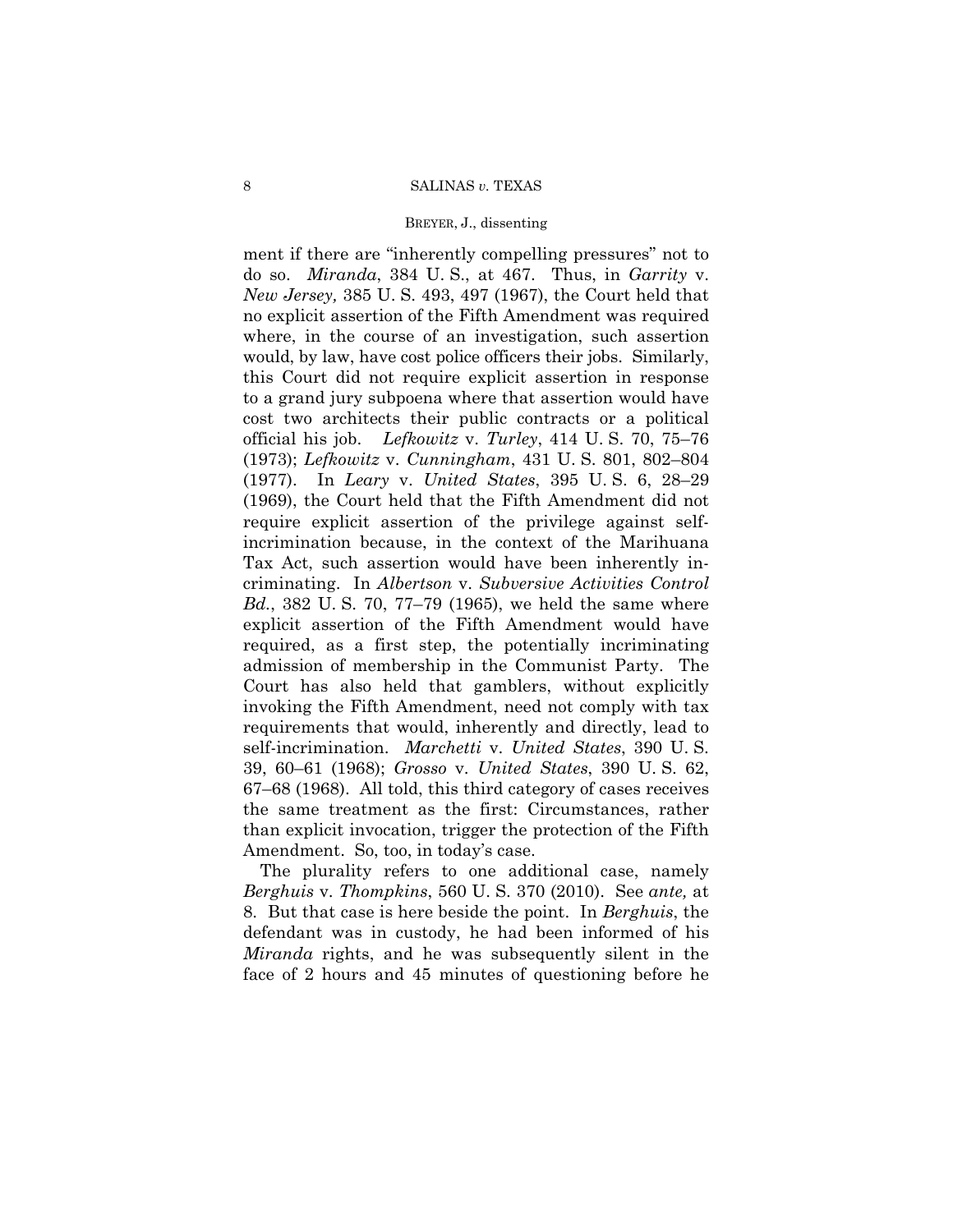offered any substantive answers. *Id.*, at \_\_\_<sup>\_</sup>\_\_\_ (slip op., at 2–4). The Court held that he had waived his Fifth Amendment rights in respect to his *later speech*. The Court said nothing at all about a prosecutor's right to comment on his preceding silence and no prosecutor sought to do so. Indeed, how could a prosecutor lawfully have tried to do so, given this Court's statement in *Miranda* itself that a prosecutor cannot comment on the fact that, after receiving *Miranda* warnings, the suspect "stood mute"? 384 U. S., at 468, n. 37.

We end where we began. "[N]o ritualistic formula is necessary in order to invoke the privilege." *Quinn*, 349 U. S., at 164. Much depends on the circumstances of the particular case, the most important circumstances being: (1) whether one can fairly infer that the individual being questioned is invoking the Amendment's protection; (2) if that is unclear, whether it is particularly important for the questioner to know whether the individual is doing so; and (3) even if it is, whether, in any event, there is a good reason for excusing the individual from referring to the Fifth Amendment, such as inherent penalization simply by answering.

C

Applying these principles to the present case, I would hold that Salinas need not have expressly invoked the Fifth Amendment. The context was that of a criminal investigation. Police told Salinas that and made clear that he was a suspect. His interrogation took place at the police station. Salinas was not represented by counsel. The relevant question—about whether the shotgun from Salinas' home would incriminate him—amounted to a switch in subject matter. And it was obvious that the new question sought to ferret out whether Salinas was guilty of murder. See 368 S. W. 3d, at 552–553.

These circumstances give rise to a reasonable inference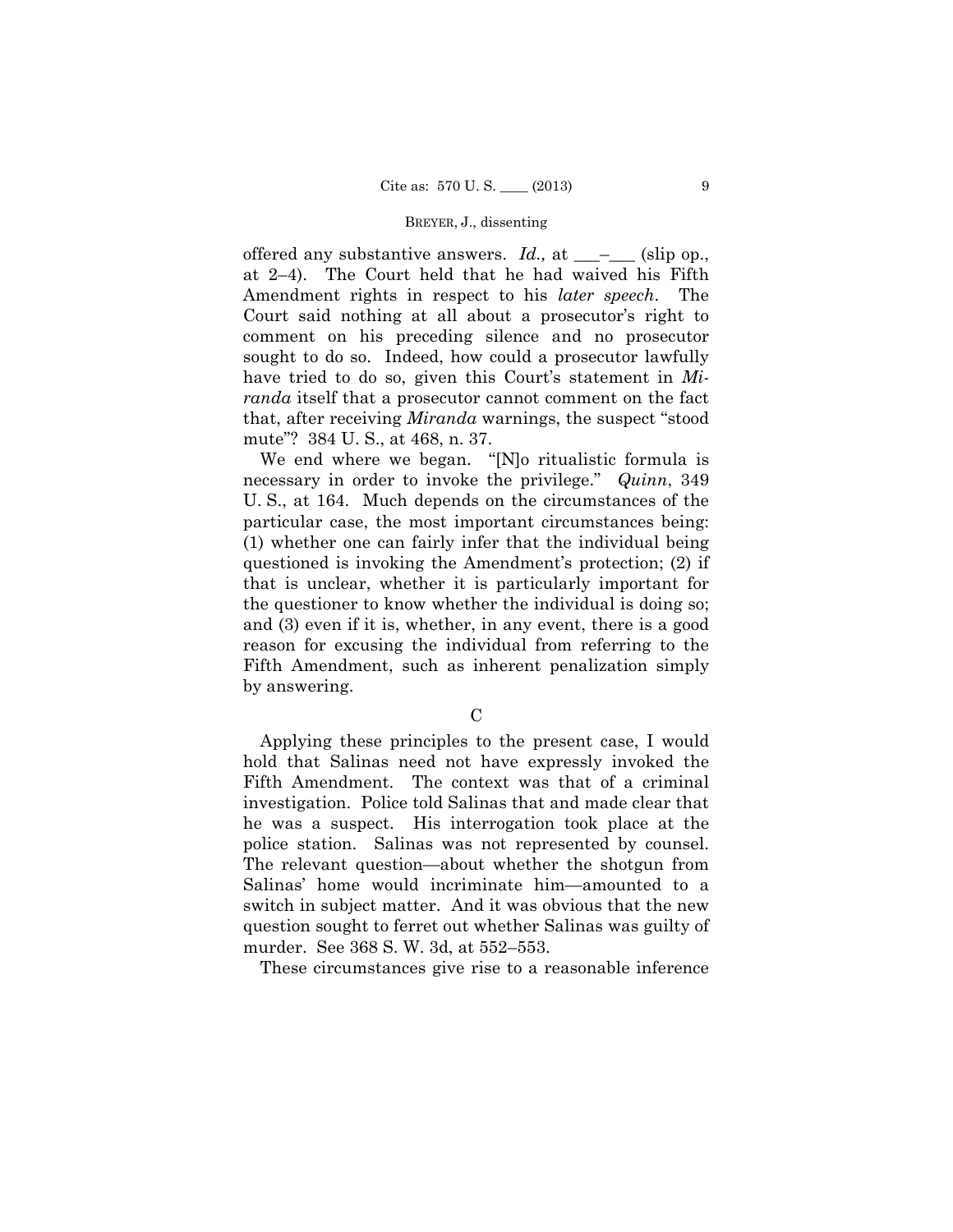### BREYER, J., dissenting

that Salinas' silence derived from an exercise of his Fifth Amendment rights. This Court has recognized repeatedly that many, indeed most, Americans are aware that they have a constitutional right not to incriminate themselves by answering questions posed by the police during an interrogation conducted in order to figure out the perpetrator of a crime. See *Dickerson* v. *United States*, 530 U. S. 428, 443 (2000); *Brogan* v. *United States*, 522 U. S. 398, 405 (1998); *Michigan* v. *Tucker*, 417 U. S. 433, 439 (1974). The nature of the surroundings, the switch of topic, the particular question—all suggested that the right we have and generally *know* we have was at issue at the critical moment here. Salinas, not being represented by counsel, would not likely have used the precise words "Fifth Amendment" to invoke his rights because he would not likely have been aware of technical legal requirements, such as a need to identify the Fifth Amendment by name.

At the same time, the need to categorize Salinas' silence as based on the Fifth Amendment is supported here by the presence, in full force, of the predicament I discussed earlier, namely that of not forcing Salinas to choose between incrimination through speech and incrimination through silence. That need is also supported by the absence of any special reason that the police had to know, with certainty, whether Salinas was, in fact, relying on the Fifth Amendment—such as whether to doubt that there really was a risk of self-incrimination, see *Hoffman* v. *United States*, 341 U. S. 479, 486 (1951), or whether to grant immunity, see *Kastigar*, 406 U. S., at 448. Given these circumstances, Salinas' silence was "sufficient to put the [government] on notice of an apparent claim of the privilege." *Quinn*, *supra*, at 164. That being so, for reasons similar to those given in *Griffin*, the Fifth Amendment bars the evidence of silence admitted against Salinas and mentioned by the prosecutor. See 380 U. S., at 614–615.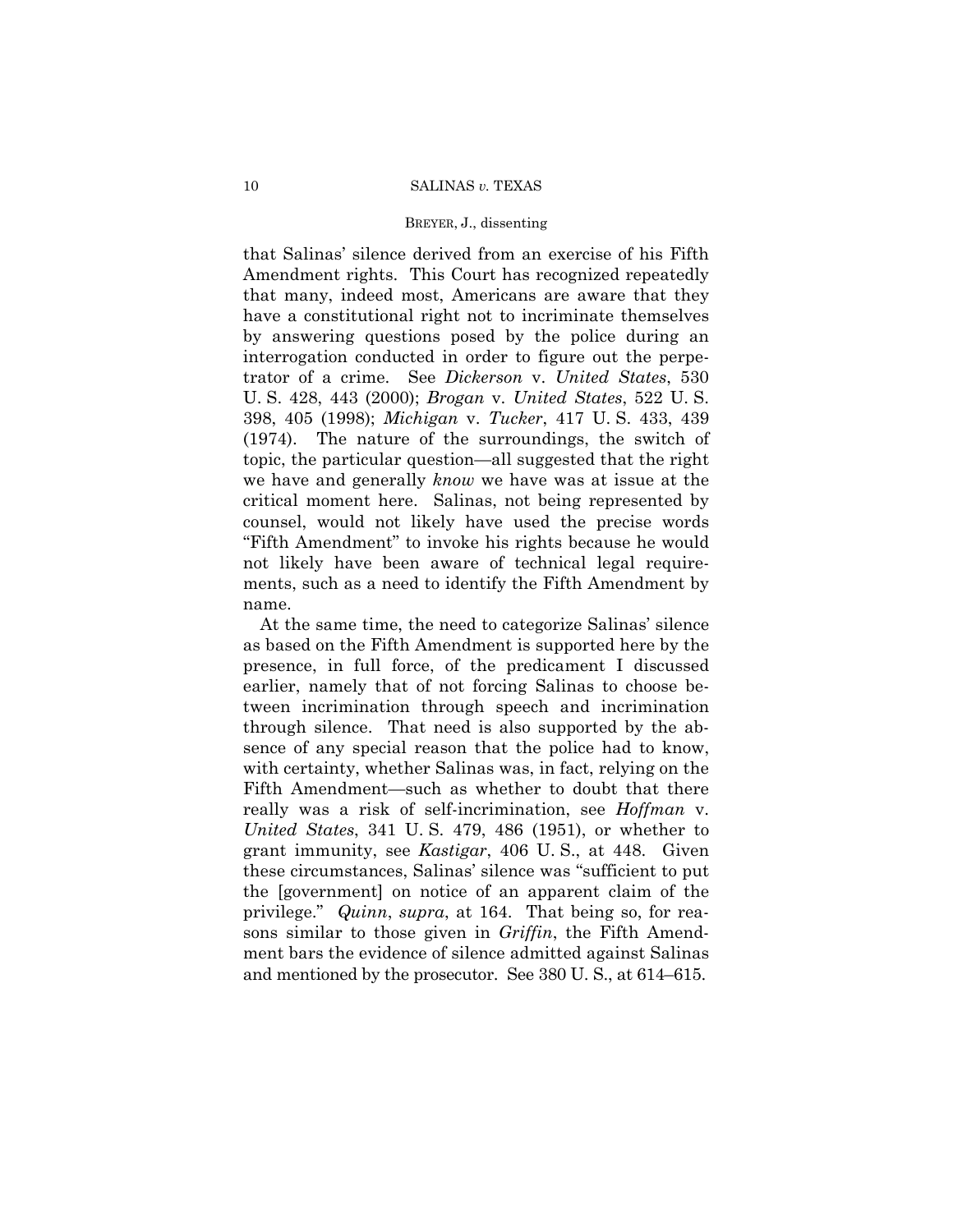### D

I recognize that other cases may arise where facts and circumstances surrounding an individual's silence present a closer question. The critical question—whether those circumstances give rise to a fair inference that the silence rests on the Fifth Amendment—will not always prove easy to administer. But that consideration does not support the plurality's rule-based approach here, for the administrative problems accompanying the plurality's approach are even worse.

The plurality says that a suspect must "expressly invoke the privilege against self-incrimination." *Ante,* at 1. But does it really mean that the suspect must use the exact words "Fifth Amendment"? How can an individual who is not a lawyer know that these particular words are legally magic? Nor does the Solicitor General help when he adds that the suspect may "mak[e] the claim 'in any language that [the questioner] may reasonably be expected to understand as an attempt to invoke the privilege.'" Brief for United States as *Amicus Curiae* 22 (quoting *Quinn*, *supra*, at 162–163; alteration in original). What counts as "making the claim"? Suppose the individual says, "Let's discuss something else," or "I'm not sure I want to answer that"; or suppose he just gets up and leaves the room. Cf. *Davis* v. *Mississippi*, 394 U. S. 721, 727, n. 6 (1969) (affirming "the settled principle that while the police have the right to request citizens to answer voluntarily questions concerning unsolved crimes[,] they have no right to compel them to answer"); *Berkemer* v. *McCarty*, 468 U. S. 420, 439 (1984) (noting that even someone detained in a *Terry* stop "is not obliged to respond" to police questions); *Florida* v. *Royer*, 460 U. S. 491, 497–498 (1983) (plurality opinion). How is simple silence in the present context any different?

The basic problem for the plurality is that an effort to have a simple, clear "explicit statement" rule poses a serious obstacle to those who, like Salinas, seek to assert